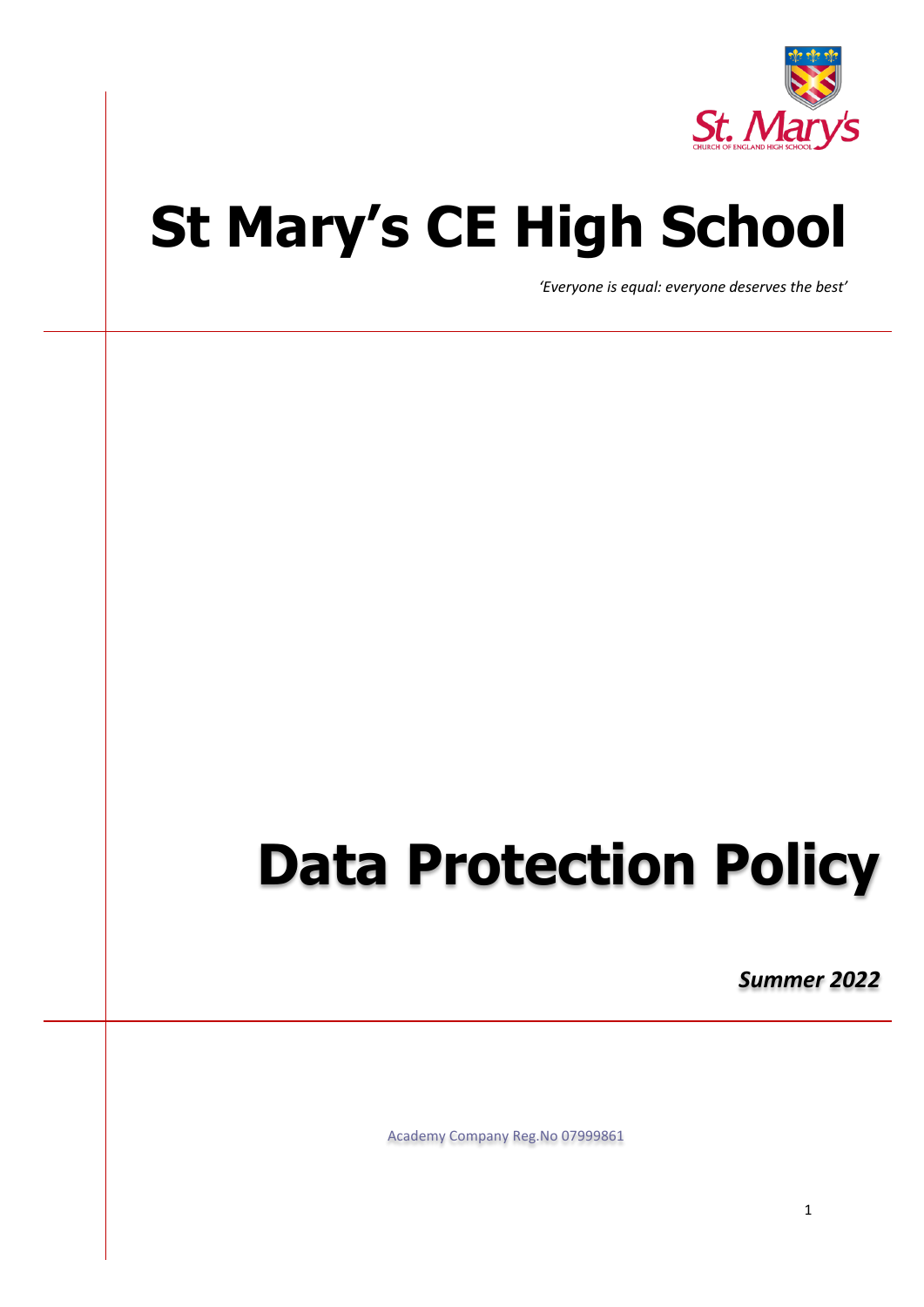*"Our vision, as a school with a Christian ethos, is founded on The Parable of the Sower, where*

*Through God's love, we are the rich soil where seeds flourish and roots grow, based on the Parable of the Sower, Mark 4: 3-9*

*This underpins our motto, We believe everyone is equal, everyone deserves the best, and is key to what we do. We believe that we are all equal, irrespective of our background and beliefs. We provide a safe, nurturing environment in which we can all flourish. We have the very highest aspirations for our students, their families, our local community, and ourselves, and want nothing but the best. We challenge students by having a rich and exciting curriculum provision and by making learning practical, engaging and enjoyable. We enable students to succeed by providing the best possible personalised support."*

Nicholas Simms – Head Teacher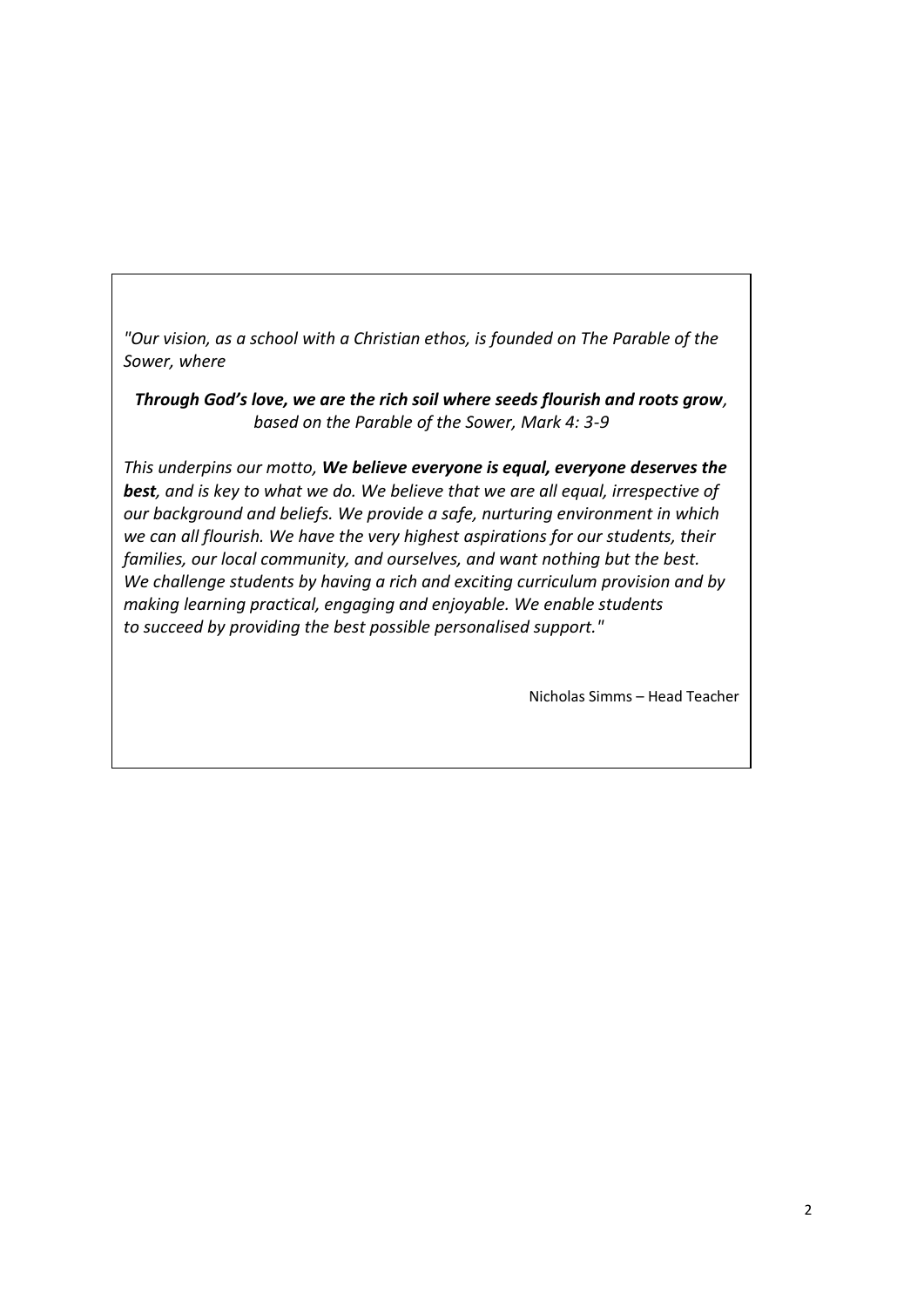

**St Mary's CE High School Data Protection Policy**

# 1. **Policy statement and objectives**

- 1.1 The objectives of this Data Protection Policy are to ensure that St Mary's CE High School (the "Trust") and its directors (governors), members and employees are informed about, and comply with, their obligations under the General Data Protection Regulation ("the GDPR") and other data protection legislation.
- 1.2 The Trust is a Single Academy Trust and is the Data Controller for all the Personal Data processed by the Academy.
- 1.3 Everyone has rights with regard to how their personal information is handled. During the course of our activities we will Process personal information about a number of different groups of people and we recognise that we need to treat it in an appropriate and lawful manner.
- 1.4 The type of information that we may be required to handle include details of job applicants, current, past and prospective employees, pupils, parents / carers and other members of pupils' families, directors, members suppliers and other individuals that we communicate with. The information, which may be held on paper or on a computer or other media, is subject to certain legal safeguards specified in the GDPR and other legislation. The GDPR imposes restrictions on how we may use that information.
- 1.5 This policy does not form part of any employee's contract of employment and it may be amended at any time. Any breach of this policy by members of staff will be taken seriously and may result in disciplinary action and serious breaches may result in dismissal. Breach of the GDPR may expose the Trust to enforcement action by the Information Commissioner's Office (ICO), including the risk of fines. Furthermore, certain breaches of the Act can give rise to personal criminal liability for the Trust's employees. At the very least, a breach of the GDPR could damage our reputation and have serious consequences for the Trust and for our stakeholders.

# 2. **Status of the policy**

1.1 This policy has been approved by the directors (governors) of the Trust. It sets out our rules on data protection and the legal conditions that must be satisfied in relation to the obtaining, handling, processing, storage, transportation and destruction of personal information.

# 3. **Data Protection Officer<sup>1</sup>**

-

3.1 The Data Protection Officer (the "DPO") is responsible for ensuring the Trust is compliant with the GDPR and with this policy. This post is held by Claire Scarisbrick, [DPO@st](mailto:DPO@st-maryshigh.herts.sch.uk)[maryshigh.herts.sch.uk](mailto:DPO@st-maryshigh.herts.sch.uk) The Head Teacher will assume the role of DPO in the absence of the DPO and the Deputy DPO. Any questions or concerns about the operation of this policy should be referred in the first instance to the Head Teacher or DPO.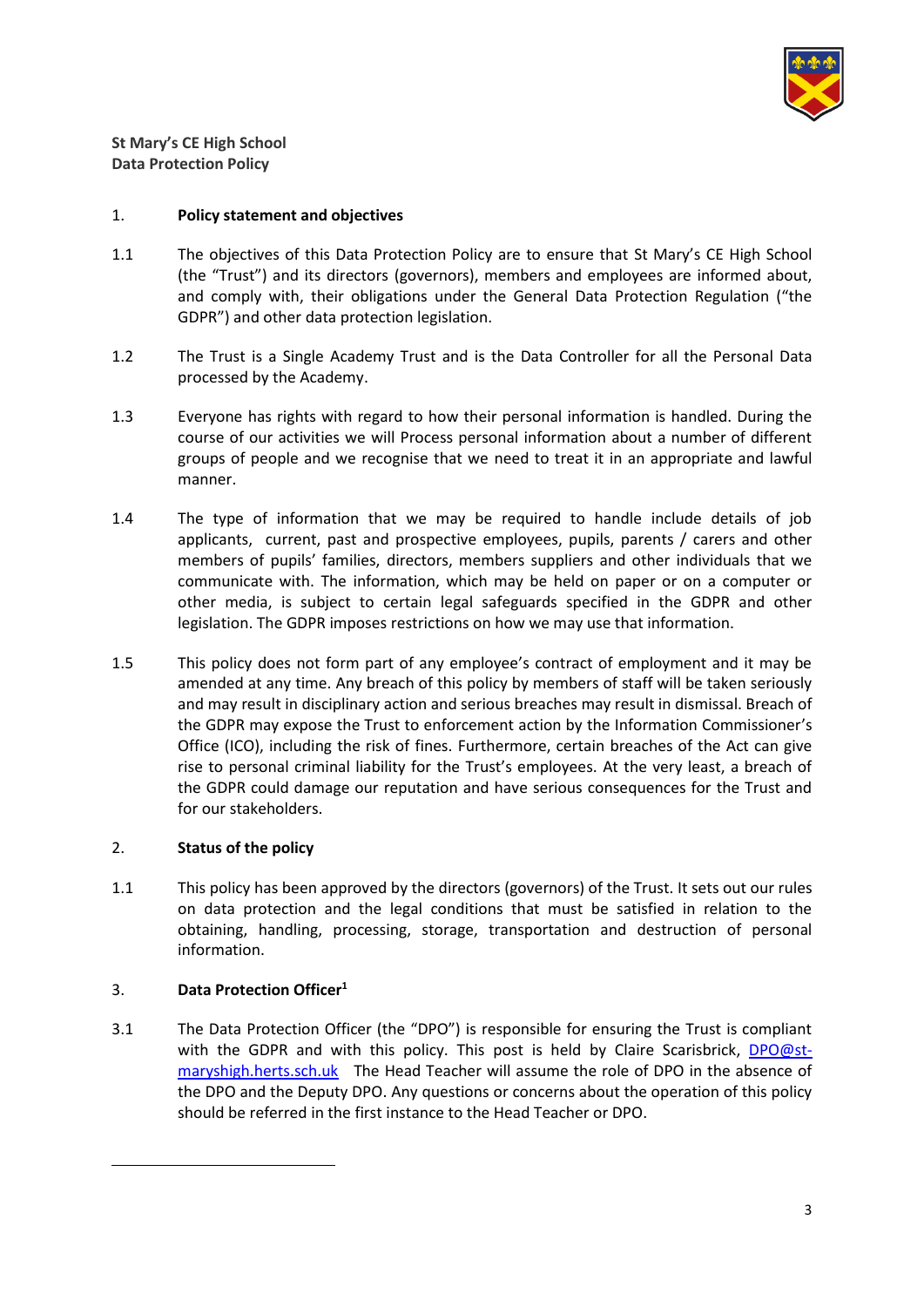- 3.2 The DPO will play a major role in embedding essential aspects of the GDPR into the Trust's culture, from ensuring the data protection principles are respected to preserving data subject rights, recording data processing activities and ensuring the security of processing.
- 3.3 The DPO should be involved, in a timely manner, in all issues relating to the protection of personal data. To do this, the GDPR requires that DPOs are provided with the necessary support and resources to enable the DPO to effectively carry out their tasks. Factors that should be considered include the following:
	- 3.3.1 senior management support
	- 3.3.2 time for DPOs to fulfil their duties
	- 3.3.3 adequate financial resources, infrastructure (premises, facilities and equipment) and staff where appropriate
	- 3.3.4 official communication of the designation of the DPO to make known existence and function within the organisation
	- 3.3.5 access to other services, such as HR, IT and security, who should provide support to the DPO
	- 3.3.6 continuous training so that DPOs can stay up to date with regard to data protection developments
	- 3.3.7 where a DPO team is deemed necessary, a clear infrastructure detailing roles and responsibilities of each team member
	- 3.3.8 whether the Trust should give the DPO access to external legal advice to advise the DPO on their responsibilities under this Data Protection Policy
- 3.4 The DPO is responsible for ensuring that the Trust's Processing operations adequately safeguard Personal Data, in line with legal requirements. This means that the governance structure within the Trust must ensure the independence of the DPO.
- 3.5 The Trust will ensure that the DPO does not receive instructions in respect of the carrying out of their tasks, which means that the DPO must not be instructed how to deal with a matter, such as how to investigate a complaint or what result should be achieved. Further, the DPO should report directly to the highest management level, i.e. the board of directors/governors.
- 3.6 The requirement that the DPO reports directly to the board of directors/governors ensures that the Trust's directors/governors are made aware of the pertinent data protection issues. In the event that the Trust decides to take a certain course of action despite the DPO's advice to the contrary, the DPO should be given the opportunity to make their dissenting opinion clear to the board of directors/governors and to any other decision makers.
- 3.7 A DPO appointed internally by the Trust is permitted to undertake other tasks and duties for the organisation, but these must not result in a conflict of interests with his or her role as DPO. It follows that any conflict of interests between the individual's role as DPO and other roles the individual may have within the organisation impinge on the DPO's ability to remain independent.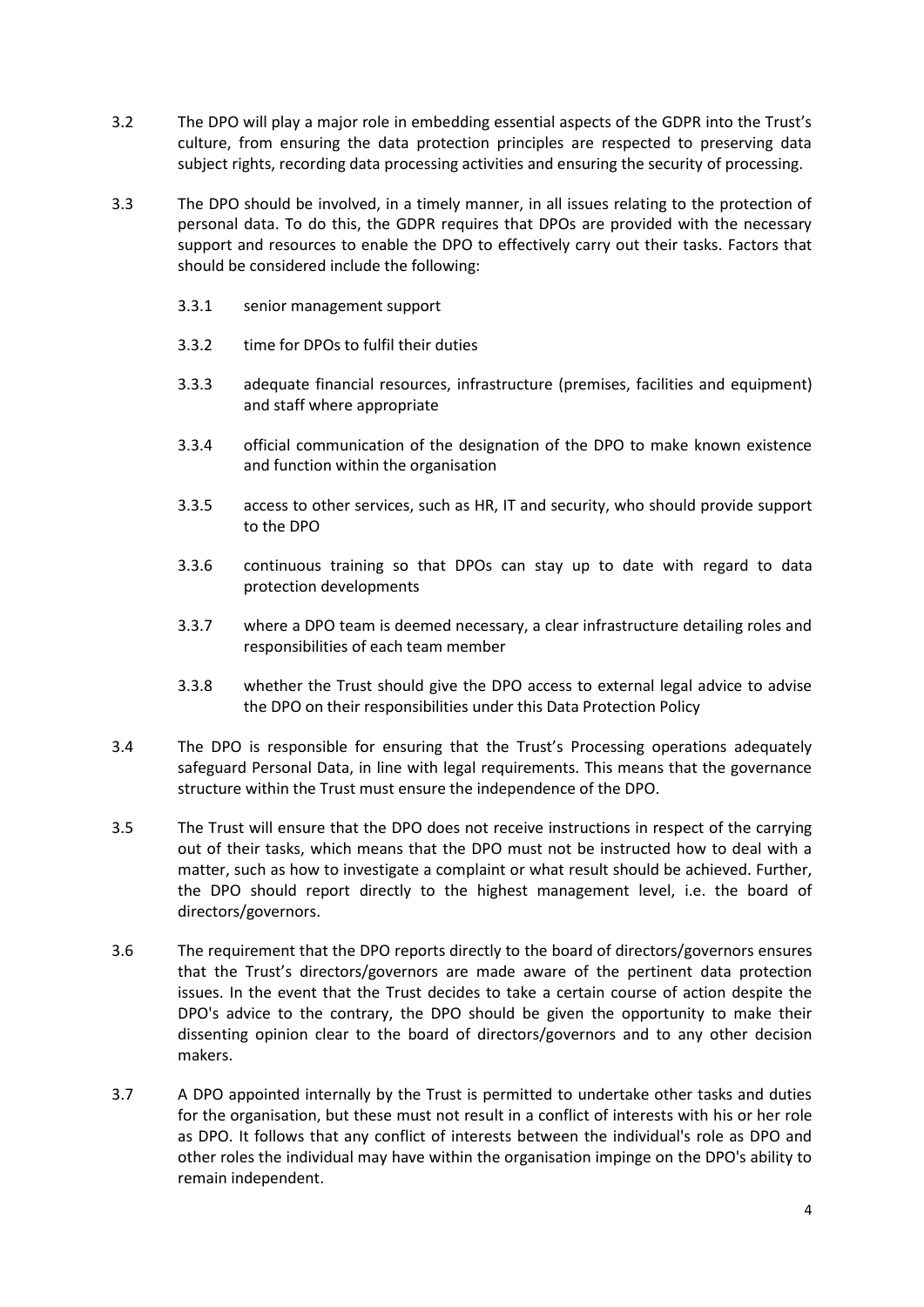- 3.8 In order to avoid conflicts the DPO cannot hold another position within the organisation that involves determining the purposes and means of processing personal data. Senior management positions such as chief executive, chief financial officer, head of marketing, head of IT or head of human resources positions are likely to cause conflicts. Some other positions may involve determining the purposes and means of processing, which will rule them out as feasible roles for DPOs.
- 3.9 In the light of this and in the event that the Trust decides to appoint an internal DPO, the Trust will take the following action in order to avoid conflicts of interests:
	- 3.9.1 identify the positions incompatible with the function of DPO
	- 3.9.2 draw up internal rules to this effect in order to avoid conflicts of interests which may include, for example, allocating some of the DPO's other duties to other members of staff, appointing a deputy DPO and / or obtaining advice from an external advisor if appropriate
	- 3.9.3 include a more general explanation of conflicts of interests and
	- 3.9.4 include safeguards in the internal rules of the organisation and ensure that the job specification for the position of DPO or the service contract is sufficiently precise and detailed to avoid conflicts of interest
- 3.10 If you consider that the policy has not been followed in respect of Personal Data about yourself or others you should raise the matter with the DPO.

## 4. **Definition of terms**

- 4.1 **Biometric Data** means Personal Data resulting from specific technical processing relating to the physical, physiological or behavioural characteristics of a natural person, which allow or confirm the unique identification of that natural person, such as facial images
- 4.2 **Consent** of the Data Subject means any freely given, specific, informed and unambiguous indication of the Data Subject's wishes by which he or she, by a statement or by a clear affirmative action, signifies agreement to the processing of Personal Data relating to him or her
- 4.3 **Data** is information which is stored electronically, on a computer, or in certain paper-based filing systems or other media such as CCTV
- 4.4 **Data Subjects** for the purpose of this policy include all living individuals about whom we hold Personal Data. A Data Subject need not be a UK national or resident. All Data Subjects have legal rights in relation to their Personal Data
- 4.5 **Data Controllers** means the natural or legal person, public authority, agency or other body which, alone or jointly with others, determines the purposes and means of the processing of Personal Data
- 4.6 **Data Users** include employees, volunteers, trustees whose work involves using Personal Data. Data Users have a duty to protect the information they handle by following our data protection and security policies at all times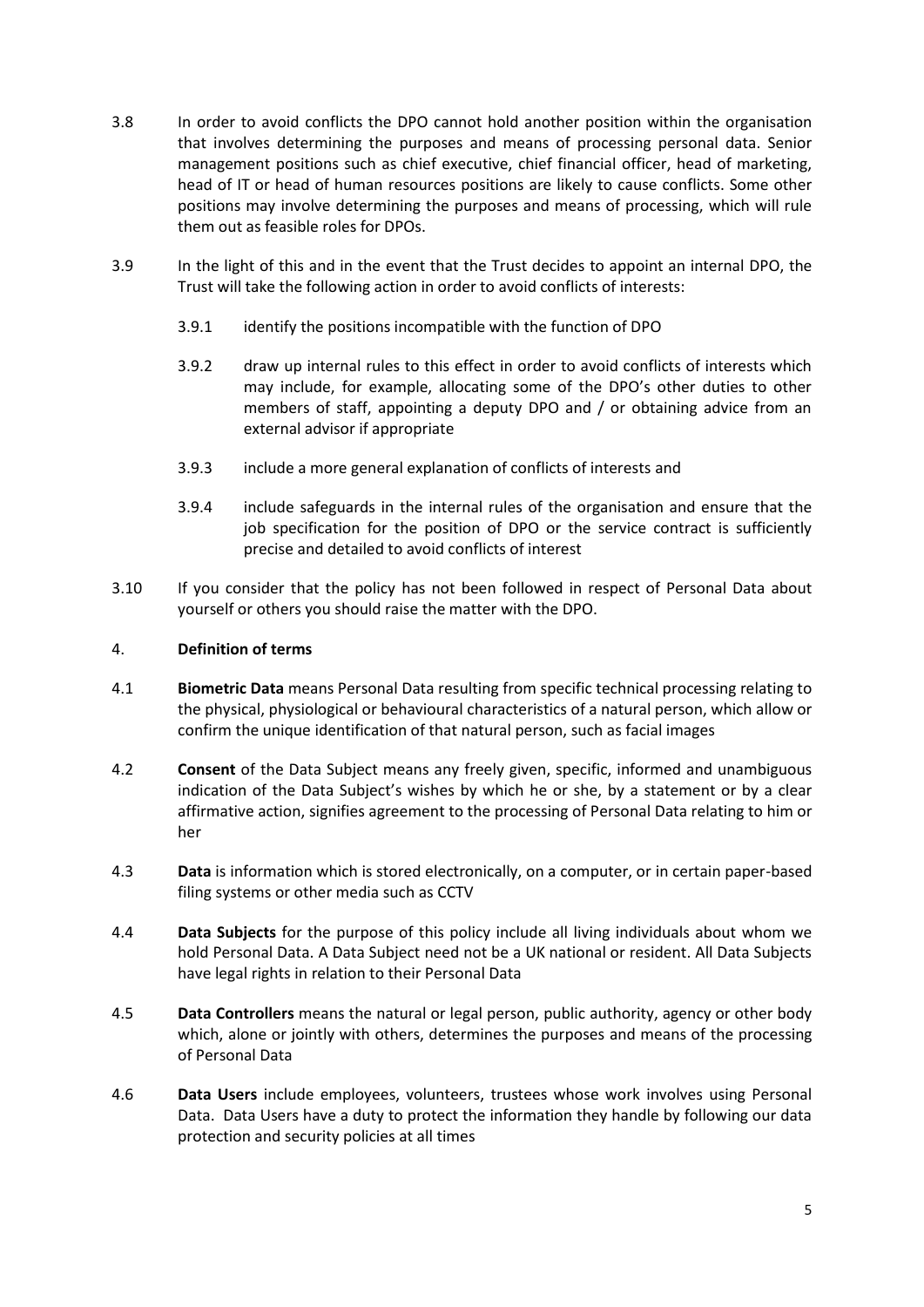- 4.7 **Data Processors** means a natural or legal person, public authority, agency or other body which processes Personal Data on behalf of the Data Controller
- 4.8 **Parent** has the meaning given in the Education Act 1996 and includes any person having parental responsibility or care of a child. (At SMHS we refer to those who look after a child as 'parent/carer')
- 4.9 **Personal Data** means any information relating to an identified or identifiable natural person ('Data Subject'); an identifiable natural person is one who can be identified, directly or indirectly, in particular by reference to an identifier such as a name, an identification number, location data, an online identifier or to one or more factors specific to the physical, physiological, genetic, mental, economic, cultural or social identity of that natural person
- 4.10 **Personal Data Breach** means a breach of security leading to the accidental or unlawful destruction, loss, alteration, unauthorised disclosure of, or access to, Personal Data transmitted, stored or otherwise processed
- 4.11 **Privacy by Design** means implementing appropriate technical and organisational measures in an effective manner to ensure compliance with the GDPR
- 4.12 **Processing** means any operation or set of operations which is performed on Personal Data or on sets of Personal Data, whether or not by automated means, such as collection, recording, organisation, structuring, storage, adaptation or alteration, retrieval, consultation, use, disclosure by transmission, dissemination or otherwise making available, alignment or combination, restriction, erasure or destruction
- 4.13 **Sensitive Personal Data** means Personal Data revealing racial or ethnic origin, political opinions, religious or philosophical beliefs, or trade union membership, and the processing of genetic data, biometric data for the purpose of uniquely identifying a natural person, data concerning health or data concerning a natural person's sex life or sexual orientation

#### 5. **Data protection principles**

- 5.1 Anyone processing Personal Data must comply with the enforceable principles of good practice. These provide that Personal Data must be:
	- 5.1.1 processed lawfully, fairly and in a transparent manner in relation to individuals
	- 5.1.2 collected for specified, explicit and legitimate purposes and not further processed in a manner that is incompatible with those purposes; further processing for archiving purposes in the public interest, scientific or historical research purposes or statistical purposes shall not be considered to be incompatible with the initial purposes
	- 5.1.3 adequate, relevant and limited to what is necessary in relation to the purposes for which they are processed
	- 5.1.4 accurate and, where necessary, kept up to date; every reasonable step must be taken to ensure that Personal Data that are inaccurate, having regard to the purposes for which they are processed, are erased or rectified without delay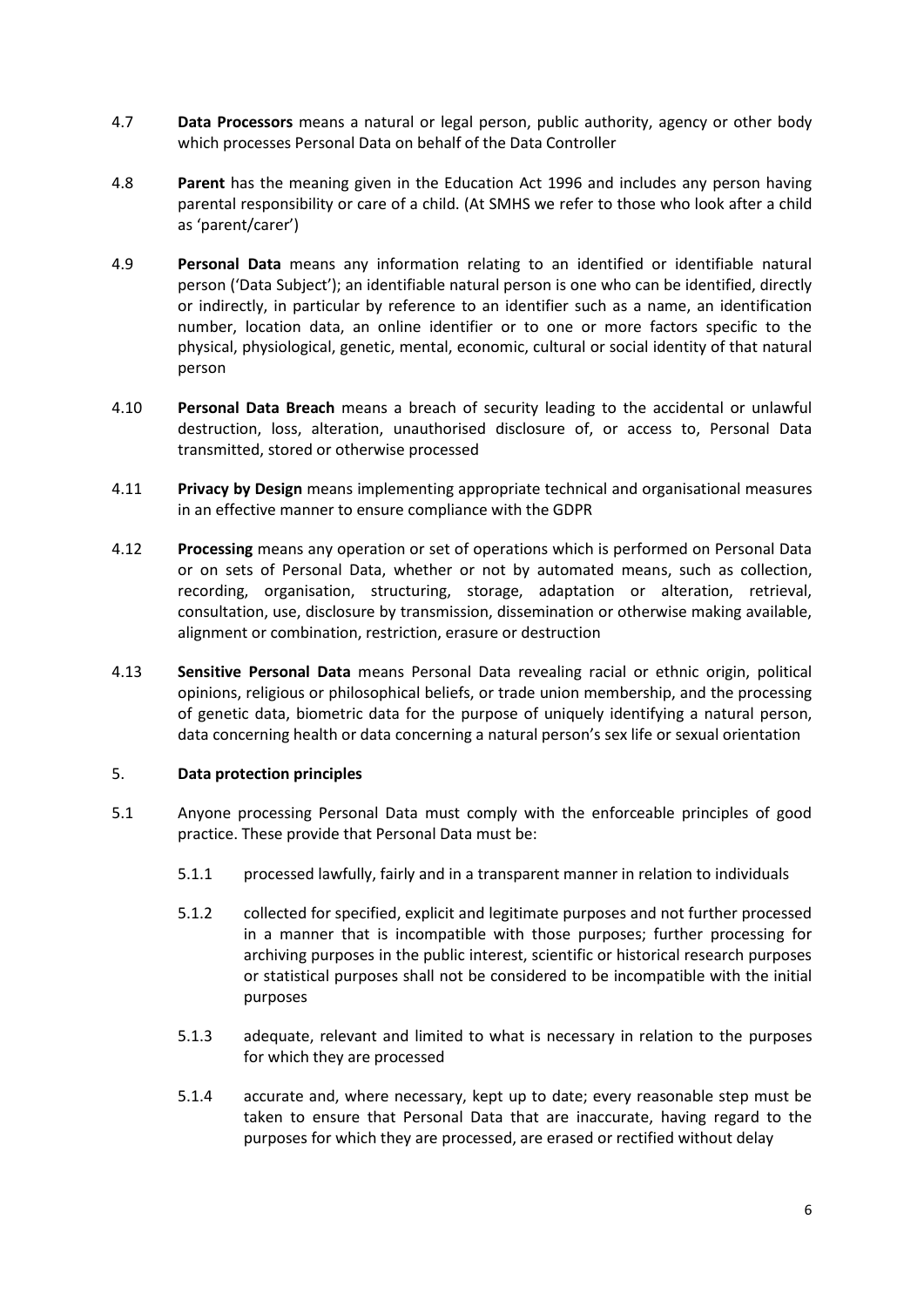- 5.1.5 kept in a form which permits identification of Data Subjects for no longer than is necessary for the purposes for which the Personal Data are processed; Personal Data may be stored for longer periods insofar as the Personal Data will be processed solely for archiving purposes in the public interest, scientific or historical research purposes or statistical purposes subject to implementation of the appropriate technical and organisational measures required by the GDPR in order to safeguard the rights and freedoms of individuals and
- 5.1.6 Processed in a manner that ensures appropriate security of the Personal Data, including protection against unauthorised or unlawful processing and against accidental loss, destruction or damage, using appropriate technical or organisational measures
- 5.2 Processed lawfully, fairly and in a transparent manner
	- 5.2.1 The GDPR is intended not to prevent the processing of Personal Data, but to ensure that it is done fairly and without adversely affecting the rights of the Data Subject. The Data Subject must be told who the Data Controller is (in this case the Trust), who the Data Controller's representative is (in this case the DPO), the purpose for which the data is to be Processed by us, and the identities of anyone to whom the Data may be disclosed or transferred.
	- 5.2.2 For Personal Data to be processed lawfully, certain conditions have to be met. These may include:
		- 5.2.2.1 where we have the Consent of the Data Subject
		- 5.2.2.2 where it is necessary for compliance with a legal obligation
		- 5.2.2.3 where processing is necessary to protect the vital interests of the Data Subject or another person
		- 5.2.2.4 where it is necessary for the performance of a task carried out in the public interest or in the exercise of official authority vested in the controller
	- 5.2.3 Personal data may only be processed for the specific purposes notified to the Data Subject when the data was first collected, or for any other purposes specifically permitted by the Act. This means that Personal Data must not be collected for one purpose and then used for another. If it becomes necessary to change the purpose for which the data is processed, the Data Subject must be informed of the new purpose before any processing occurs.
- 5.3 Sensitive Personal Data
	- 5.3.1 The Trust will be processing Sensitive Personal Data about our stakeholders. We recognise that the law states that this type of Data needs more protection. Therefore, Data Users must be more careful with the way in which we process Sensitive Personal Data.
	- 5.3.2 When Sensitive Personal Data is being processed, as well as establishing a lawful basis (as outlined in paragraph 5.1 above), a separate condition for processing it must be met. In most cases the relevant conditions are likely to be that: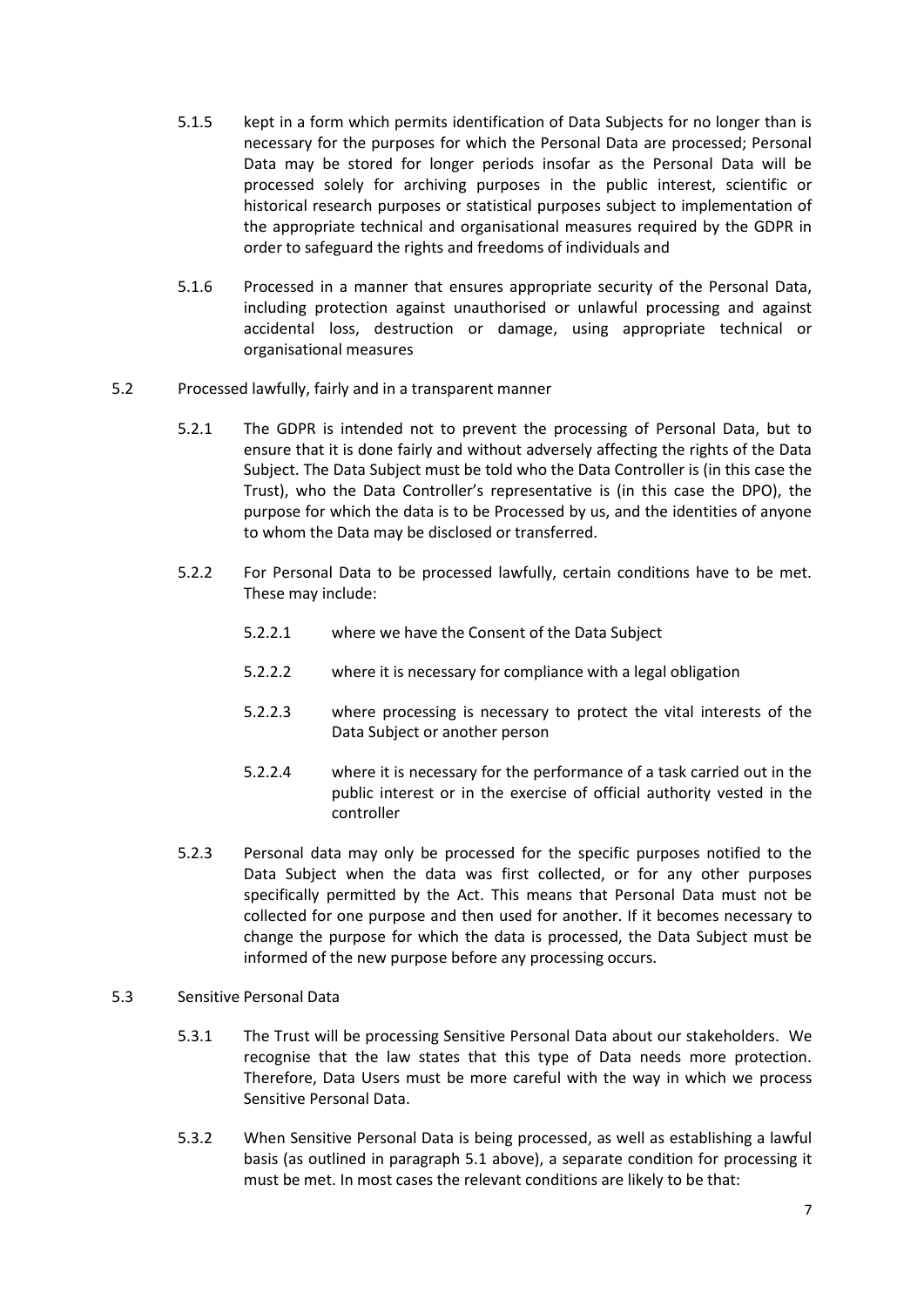- 5.3.2.1 the Data Subject's explicit consent to the processing of such data has been obtained
- 5.3.2.2 processing is necessary for reasons of substantial public interest, on the basis of Union or Member State law which shall be proportionate to the aim pursued, where we respect the essence of the right to data protection and provide for suitable and specific measures to safeguard the fundamental rights and the interests of the Data Subject
- 5.3.2.3 processing is necessary to protect the vital interests of the Data Subject or of another natural person where the Data Subject is physically or legally incapable of giving consent
- 5.3.2.4 processing is necessary for the purposes of carrying out the obligations and exercising specific rights of the Data Controller or of the Data Subject in the field of employment law in so far as it is authorised by Union or Member State law or a collective agreement pursuant to Member State law providing for appropriate safeguards for the fundamental rights and the interests of the Data Subject
- 5.3.3 The Trust recognises that in addition to Sensitive Personal Data, we are also likely to Process information about our stakeholders which is confidential in nature, for example, information about family circumstances, child protection or safeguarding issues. Appropriate safeguards must be implemented for such information, even if it does not meet the legal definition of Sensitive Personal Data.
- 5.4 Criminal convictions and offences
	- 5.4.1 There are separate safeguards in the GDPR for Personal Data relating to criminal convictions and offences.
	- 5.4.2 It is likely that the Trust will Process Data about criminal convictions or offences. This may be as a result of pre-vetting checks we are required to undertake on staff and trustees or due to information which we may acquire during the course of their employment or appointment.
	- 5.4.3 In addition, from time to time we may acquire information about criminal convictions or offences involving students or parent/carers. This information is not routinely collected and is only likely to be processed by the Trust in specific circumstances, for example, if a child protection issue arises or if a parent / carer is involved in a criminal matter.
	- 5.4.4 Where appropriate, such information may be shared with external agencies such as the child protection team at the Local Authority, the Local Authority Designated Officer and / or the Police. Such information will only be processed to the extent that it is lawful to do so and appropriate measures will be taken to keep the data secure.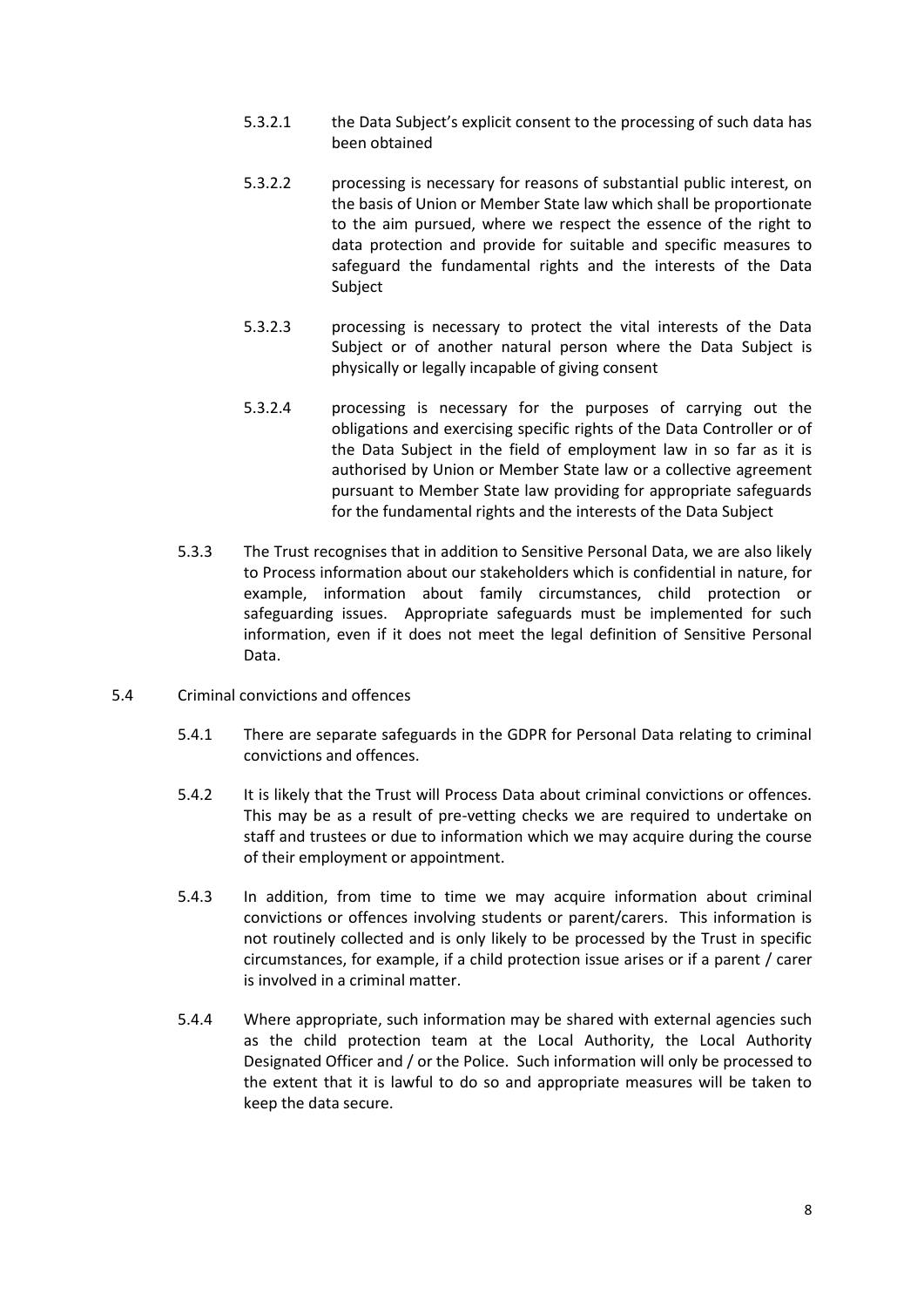#### 5.5 Transparency

- 5.5.1 One of the key requirements of the GDPR relates to transparency. This means that the Trust must keep Data Subjects informed about how their Personal Data will be processed when it is collected.
- 5.5.2 One of the ways we provide this information to individuals is through a privacy notice which sets out important information what we do with their Personal Data. The Trust has developed privacy notices for the following categories of people:
	- 5.5.2.1 Students
	- 5.5.2.2 Parents/Carers
	- 5.5.2.3 Staff
	- 5.5.2.4 Governors/Trustees
- 5.5.3 The Trust wishes to adopt a layered approach to keeping people informed about how we process their Personal Data. This means that the privacy notice is just one of the tools we will use to communicate this information. Trust employees are expected to use other appropriate and proportionate methods to tell individuals how their Personal Data is being processed if Personal Data is being processed in a way that is not envisaged by our privacy notices and / or at the point when individuals are asked to provide their Personal Data, for example, where Personal Data is collected about visitors to Academy premises or if we ask people to complete forms requiring them to provide their Personal Data.
- 5.5.4 We will ensure that privacy notices are concise, transparent, intelligible and easily accessible; written in clear and plain language, particularly if addressed to a child; and free of charge.

#### 5.6 Consent

- 5.6.1 The Trust must only process Personal Data on the basis of one or more of the lawful bases set out in the GDPR, which include Consent. Consent is not the only lawful basis and there are likely to be many circumstances when we process Personal Data and our justification for doing so is based on a lawful basis other than Consent.
- 5.6.2 A Data Subject consents to Processing of their Personal Data if they indicate agreement clearly either by a statement or positive action to the Processing. Consent requires affirmative action so silence, pre-ticked boxes or inactivity are unlikely to be sufficient. If Consent is given in a document which deals with other matters, then the Consent must be kept separate from those other matters.
- 5.6.3 [In the event that we are relying on consent as a basis for processing personal data about students, if a student is aged under 13, we will need to obtain consent from the parent/carer(s). In the event that we require consent for processing personal data about students aged 13 or over, we will require the consent of the student although, depending on the circumstances, the Academy should consider whether it is appropriate to inform parents/carers about this process. Consent is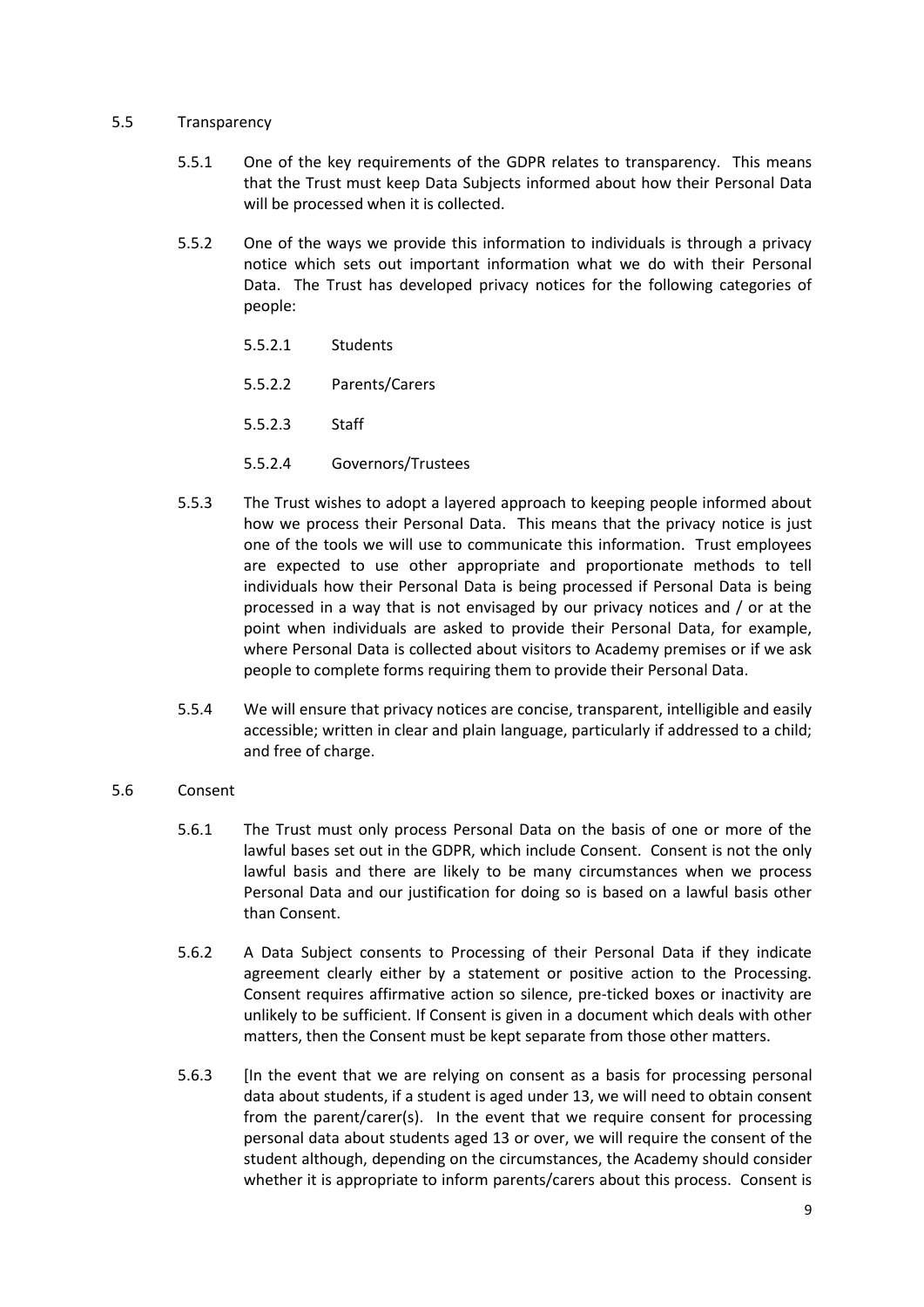likely to be required if, for example, the Academy wishes to use a photo of a student on its website or on social media. Consent is also required is also required before any students are signed up to online learning platforms. Such consent must be from the parent/carer if the student is aged under 13. When relying on consent, we will make sure that the child understands what they are consenting to, and we will not exploit any imbalance in power in the relationship between us.

- 5.6.4 Data Subjects must be easily able to withdraw consent to processing at any time and withdrawal must be promptly honoured. Consent may need to be refreshed if we intend to process personal data for a different and incompatible purpose which was not disclosed when the Data Subject first consented.
- 5.6.5 Unless we can rely on another legal basis of processing, explicit consent is usually required for processing sensitive personal data. Often we will be relying on another legal basis (and not require Explicit Consent) to process most types of Sensitive Data.
- 5.6.6 Evidence and records of consent must be maintained so that the Trust can demonstrate compliance with consent requirements.

#### 6. **Specified, explicit and legitimate purposes**

- 6.1 Personal data should only be collected to the extent that it is required for the specific purpose notified to the Data Subject, for example, in the Privacy Notice or at the point of collecting the Personal Data. Any data which is not necessary for that purpose should not be collected in the first place.
- 6.2 The Trust will be clear with Data Subjects about why their Personal Data is being collected and how it will be processed. We cannot use Personal Data for new, different or incompatible purposes from that disclosed when it was first obtained unless we have informed the Data Subject of the new purposes and they have consented where necessary.

# 7. **Adequate, relevant and limited to what is necessary**

- 7.1 The Trust will ensure that the Personal Data collected is adequate to enable us to perform our functions and that the information is relevant and limited to what is necessary.
- 7.2 In order to ensure compliance with this principle, the Trust will check records at appropriate intervals for missing, irrelevant or seemingly excessive information and may contact Data Subjects to verify certain items of data.
- 7.3 Trust employees must also give due consideration to any forms stakeholders are asked to complete and consider whether the all the information is required. We may only collect Personal Data that is needed to operate as a school functions and we should not collect excessive data. We should ensure that any Personal Data collected is adequate and relevant for the intended purposes.
- 7.4 The Trust will implement measures to ensure that Personal Data is processed on a 'Need to Know' basis. This means that the only members of staff or trustees who need to know Personal Data about a Data Subject will be given access to it and no more information than is necessary for the relevant purpose will be shared. In practice, this means that the Trust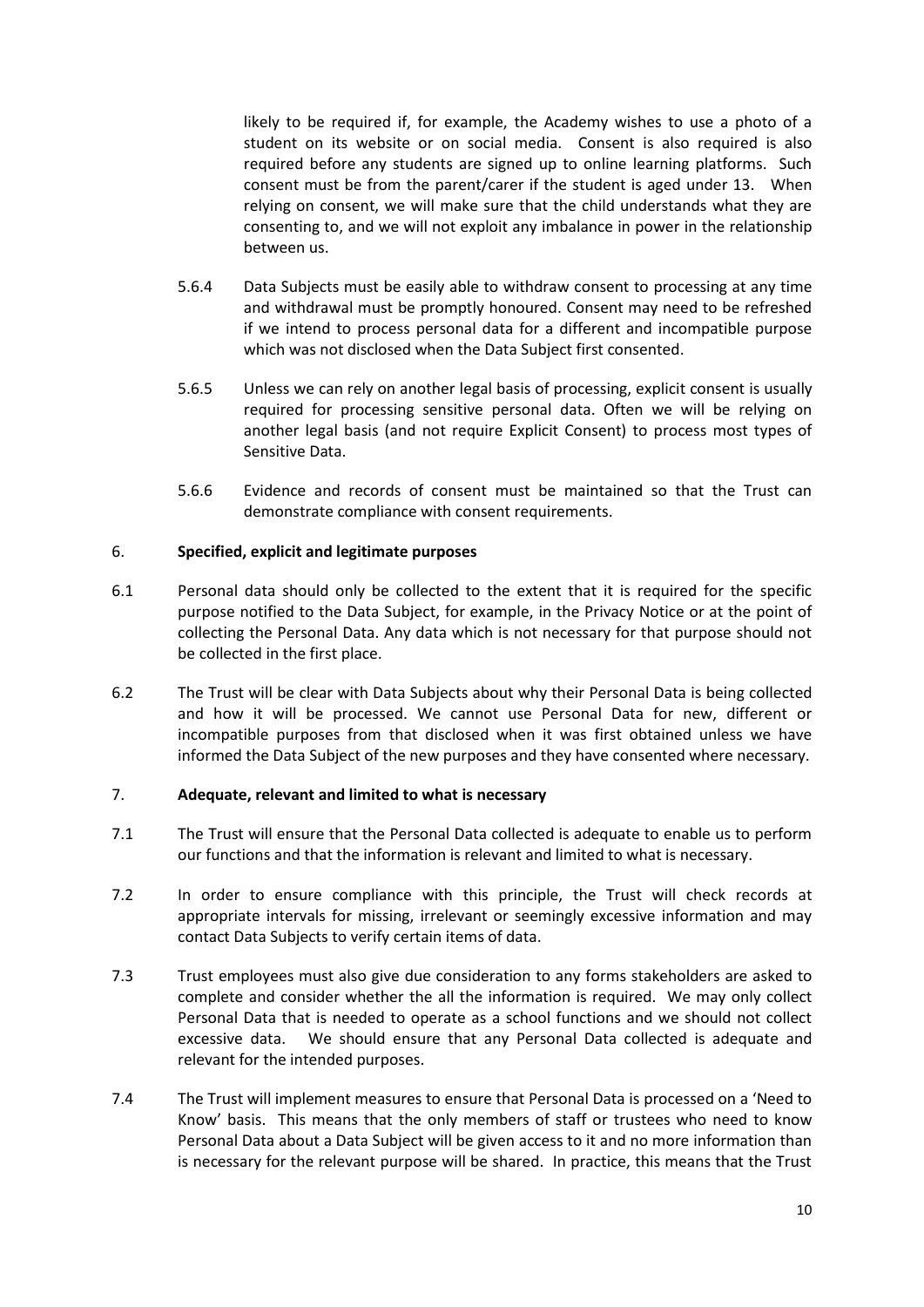may adopt a layered approach in some circumstances, for example, members of staff or trustees may be given access to basic information about a student or employee if they need to know it for a particular purpose but other information about a Data Subject may be restricted to certain members of staff who need to know it, for example, where the information is Sensitive Personal Data, relates to criminal convictions or offences or is confidential in nature (for example, child protection or safeguarding records).

7.5 When Personal Data is no longer needed for specified purposes, it must be deleted or anonymised in accordance with the Trust's data retention guidelines.

## 8. **Accurate and, where necessary, kept up to date**

- 8.1 Personal data must be accurate and kept up to date. Information which is incorrect or misleading is not accurate and steps should therefore be taken to check the accuracy of any Personal Data at the point of collection and at regular intervals afterwards. Inaccurate or out-of-date data should be destroyed.
- 8.2 If a Data Subject informs the Trust of a change of circumstances their records will be updated as soon as is practicable.
- 8.3 Where a Data Subject challenges the accuracy of their data, the Trust will immediately mark the record as potentially inaccurate, or 'challenged'. In the case of any dispute, we shall try to resolve the issue informally, but if this proves impossible, disputes will be referred to the Data Protection Officer (DPO) for their judgement. If the problem cannot be resolved at this stage, the Data Subject should refer their complaint to the Information Commissioner's Office. Until resolved the 'challenged' marker will remain and all disclosures of the affected information will contain both versions of the information.
- 8.4 Notwithstanding paragraph 8.3, a Data Subject continues to have rights under the GDPR and may refer a complaint to the Information Commissioner's Office regardless of whether the procedure set out in paragraph 8.3 has been followed.

# 9. **Data to be kept for no longer than is necessary for the purposes for which the Personal Data are processed**

- 9.1 Personal data should not be kept longer than is necessary for the purpose for which it is held. This means that data should be destroyed or erased from our systems when it is no longer required.
- 9.2 It is the duty of the DPO, after taking appropriate guidance for legal considerations, to ensure that obsolete data are properly erased. The Trust has a retention schedule for all data.

#### 10. **Data to be processed in a manner that ensures appropriate security of the Personal Data**

- 10.1 The Trust has taken steps to ensure that appropriate security measures are taken against unlawful or unauthorised processing of Personal Data, and against the accidental loss of, or damage to, Personal Data. Data Subjects may apply to the courts for compensation if they have suffered damage from such a loss.
- 10.2 The GDPR requires us to put in place procedures and technologies to maintain the security of all Personal Data from the point of collection to the point of destruction.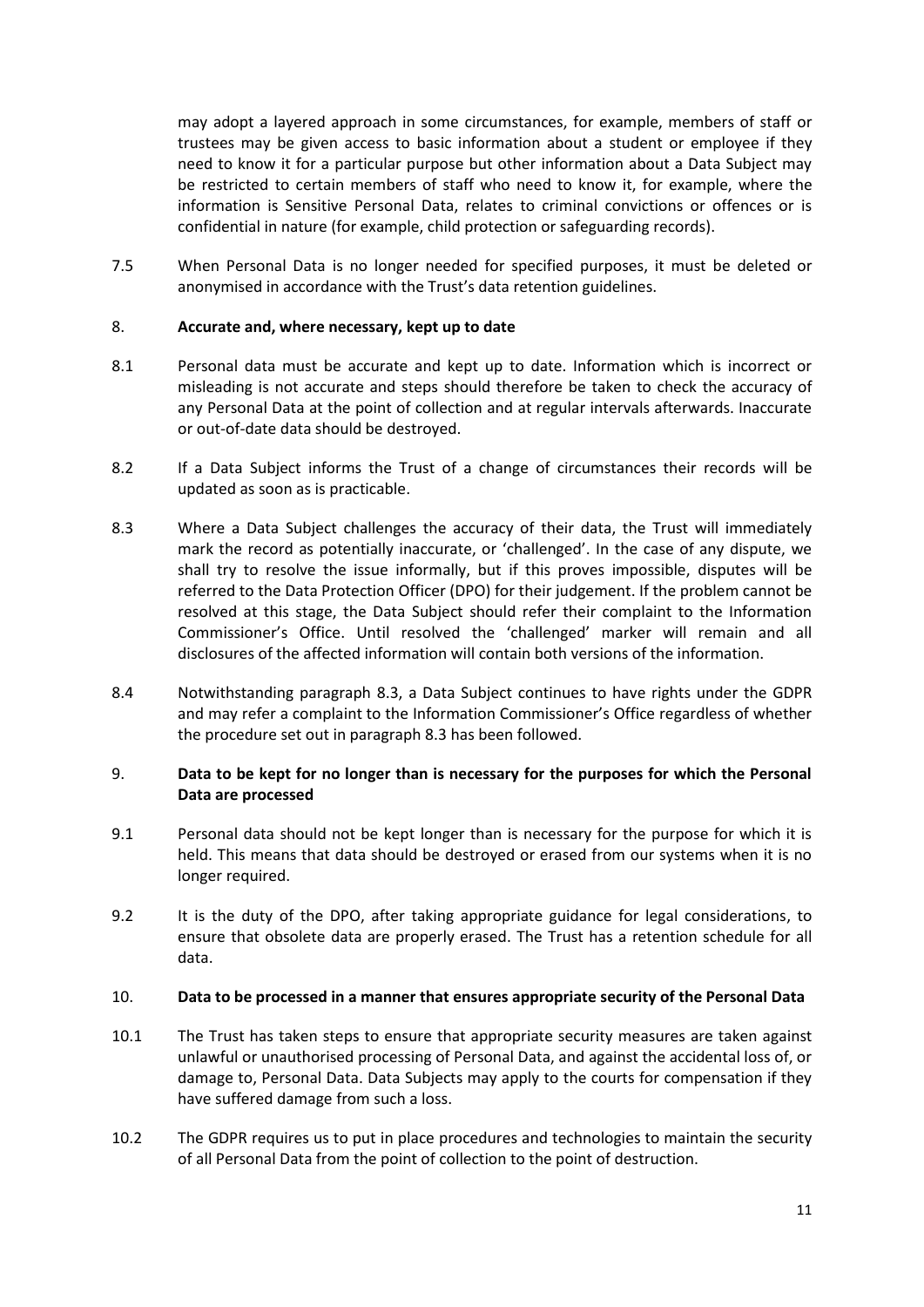- 10.3 We will develop, implement and maintain safeguards appropriate to our size, scope, our available resources, the amount of Personal Data that we own or maintain on behalf of others and identified risks (including use of encryption and Pseudonymisation where applicable). We will regularly evaluate and test the effectiveness of those safeguards to ensure security of our Processing of Personal Data.
- 10.4 Data Users are responsible for protecting the Personal Data we hold. Data Users must implement reasonable and appropriate security measures against unlawful or unauthorised Processing of Personal Data and against the accidental loss of, or damage to, Personal Data. Data Users must exercise particular care in protecting Sensitive Personal Data from loss and unauthorised access, use or disclosure.
- 10.5 Data Users must follow all procedures and technologies we put in place to maintain the security of all Personal Data from the point of collection to the point of destruction. Data Users must comply with all applicable aspects of our Data Protection Policy and policies related to GDPR and not attempt to circumvent the administrative, physical and technical safeguards we implement and maintain in accordance with the GDPR and relevant standards to protect Personal Data.
- 10.6 Maintaining data security means guaranteeing the confidentiality, integrity and availability of the Personal Data, defined as follows:
	- 10.6.1 **Confidentiality** means that only people who are authorised to use the data can access it.
	- 10.6.2 **Integrity** means that Personal Data should be accurate and suitable for the purpose for which it is processed.
	- 10.6.3 **Availability** means that authorised users should be able to access the data if they need it for authorised purposes.
- 10.7 It is the responsibility of all members of staff and trustees/governors to work together to ensure that the Personal Data we hold is kept secure. We rely on our colleagues to identify and report any practices that do not meet these standards so that we can take steps to address any weaknesses in our systems. Anyone who has any comments or concerns about security should notify the Head Teacher or the DPO.
- 10.8 Please see our Data Protection Policy and policies relating to GDPR for details for the arrangements in place to keep Personal Data secure
- 10.9 Trustees/Governors
	- 10.9.1 Trustees/governors are likely to process Personal Data when they are performing their duties, for example, if they are dealing with employee issues, student exclusions or parent/carer complaints. Trustees/governors should be trained on the Trust's data protection processes as part of their induction and should be informed about their responsibilities to keep Personal Data secure. This includes:
		- 10.9.1.1 Ensure that Personal Data which comes into their possession as a result of their Trustee duties is kept secure from third parties, including family members and friends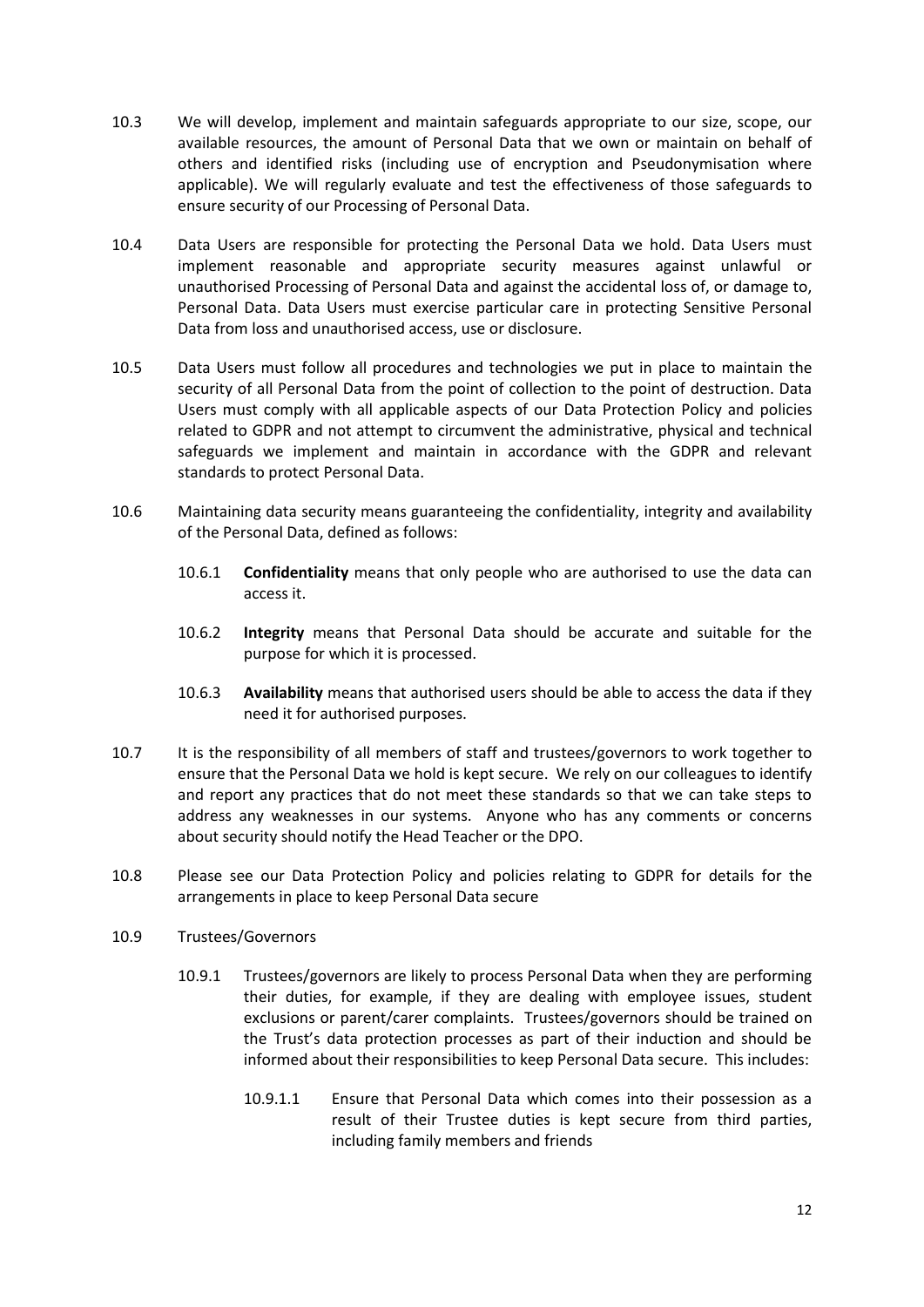- 10.9.1.2 Ensure they have access to a copy of the School's Data Protection Policy and policies related to GDPR
- 10.9.1.3 Using a School email account for any school-related communications
- 10.9.1.4 Ensuring that any Trust-related communications or information stored or saved on an electronic device or computer is password protected and encrypted
- 10.9.1.5 Taking appropriate measures to keep Personal Data secure, which includes ensuring that hard copy documents are securely locked away so that they cannot be access by third parties
- 10.9.2 Trustees/governors will be asked to read and sign an Acceptable Use Agreement.

#### 11. **Processing in line with Data Subjects' rights**

- 11.1 Data Subjects have rights when it comes to how we handle their Personal Data. These include rights to:
	- 11.1.1 withdraw Consent to Processing at any time
	- 11.1.2 receive certain information about the Data Controller's Processing activities
	- 11.1.3 request access to their Personal Data that we hold
	- 11.1.4 prevent our use of their Personal Data for direct marketing purposes
	- 11.1.5 ask us to erase Personal Data if it is no longer necessary in relation to the purposes for which it was collected or processed or to rectify inaccurate data or to complete incomplete data
	- 11.1.6 restrict Processing in specific circumstances
	- 11.1.7 challenge processing which has been justified on the basis of our legitimate interests or in the public interest
	- 11.1.8 request a copy of an agreement under which Personal Data is transferred outside of the EEA
	- 11.1.9 object to decisions based solely on Automated Processing, including profiling (Automated Decision Making) *NOTE: At time of writing this School does not use automated decision making processes*
	- 11.1.10 prevent Processing that is likely to cause damage or distress to the Data Subject or anyone else
	- 11.1.11 be notified of a Personal Data Breach which is likely to result in high risk to their rights and freedoms
	- 11.1.12 make a complaint to the supervisory authority (the ICO) and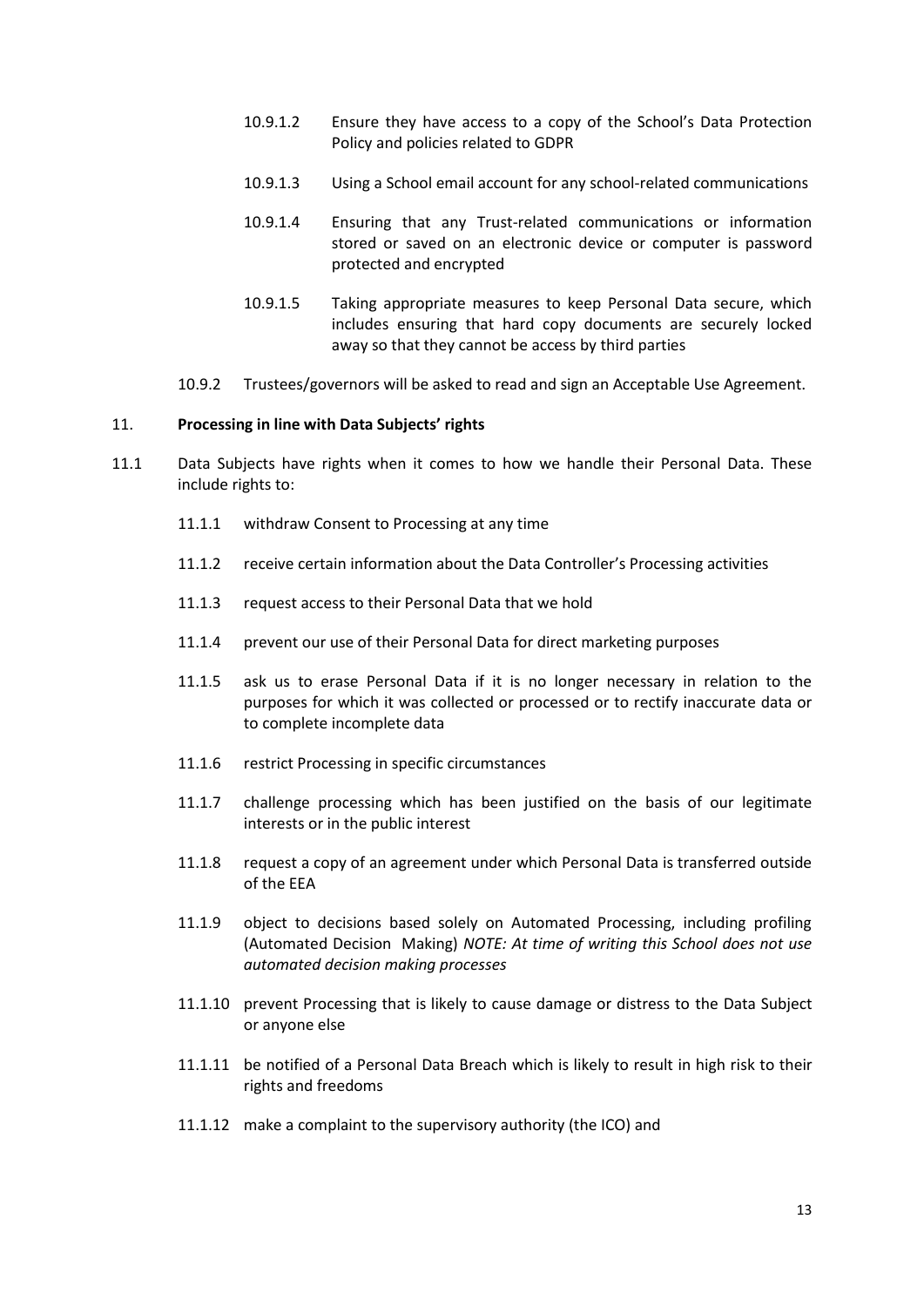- 11.1.13 in limited circumstances, receive or ask for their Personal Data to be transferred to a third party in a structured, commonly used and machine readable format
- 11.2 We are required to verify the identity of an individual requesting data under any of the rights listed above. Members of staff should not allow third parties to persuade them into disclosing personal data without proper authorisation.

## 12. **Dealing with subject access requests**

- 12.1 The GDPR extends to all Data Subjects a right of access to their own Personal Data. A formal request from a Data Subject for information that we hold about them must be made in writing. The Trust can invite a Data Subject to complete a form but we may not insist that they do so.
- 12.2 It is important that all members of staff are able to recognise that a written request made by a person for their own information is likely to be a valid Subject Access Request, even if the Data Subject does not specifically use this phrase in their request or refer to the GDPR. In some cases, a Data Subject may mistakenly refer to the "Freedom of Information Act" but this should not prevent the Trust from responding to the request as being made under the GDPR, if appropriate. Some requests may contain a combination of a Subject Access Request for Personal Data under the GDPR and a request for information under the Freedom of Information Act 2000 ("FOIA"). Requests for information under the FOIA must be dealt with promptly and in any event within 20 school days.
- 12.3 Any member of staff who receives a written request of this nature must immediately forward it to the DPO as the statutory time limit for responding is **one calendar month**. Under the Data Protection Act 1998 (DPA 1998), Data Controllers previously had 40 calendar days to respond to a request.
- 12.4 As the time for responding to a request does not stop during the periods when the Academy is closed for the holidays, we will attempt to mitigate any impact this may have on the rights of data subjects to request access to their data by implementing the following measures:
- 12.5 The School recognises that there are times throughout the year when our ability to identify and respond to a breach swiftly and robustly may be impeded because the school is not in session and has limited staff available outside of term time. A breach may still occur during these periods and we will implement the following steps to mitigate any risk caused if a breach happens during non-term time/the school holidays:
	- 12.5.1 The DPO's email address will be made available to staff and will be available on our website and in our privacy notices so that a member of staff can be contacted should an incident occur. This email address will be monitored regularly by the assigned member of staff.
	- 12.5.2 The DPO will have the contact details for the Head Teacher and Business Manager so that action can be taken without delay should a breach occur. At all times, contact details for an IT Technician/support will be available.
	- 12.5.3 The DPO should follow the steps set out above as best as he / she can in the circumstances. In particular, this should include reporting notifiable breaches to the ICO within 72 hours and, if required, the affected individuals. The report to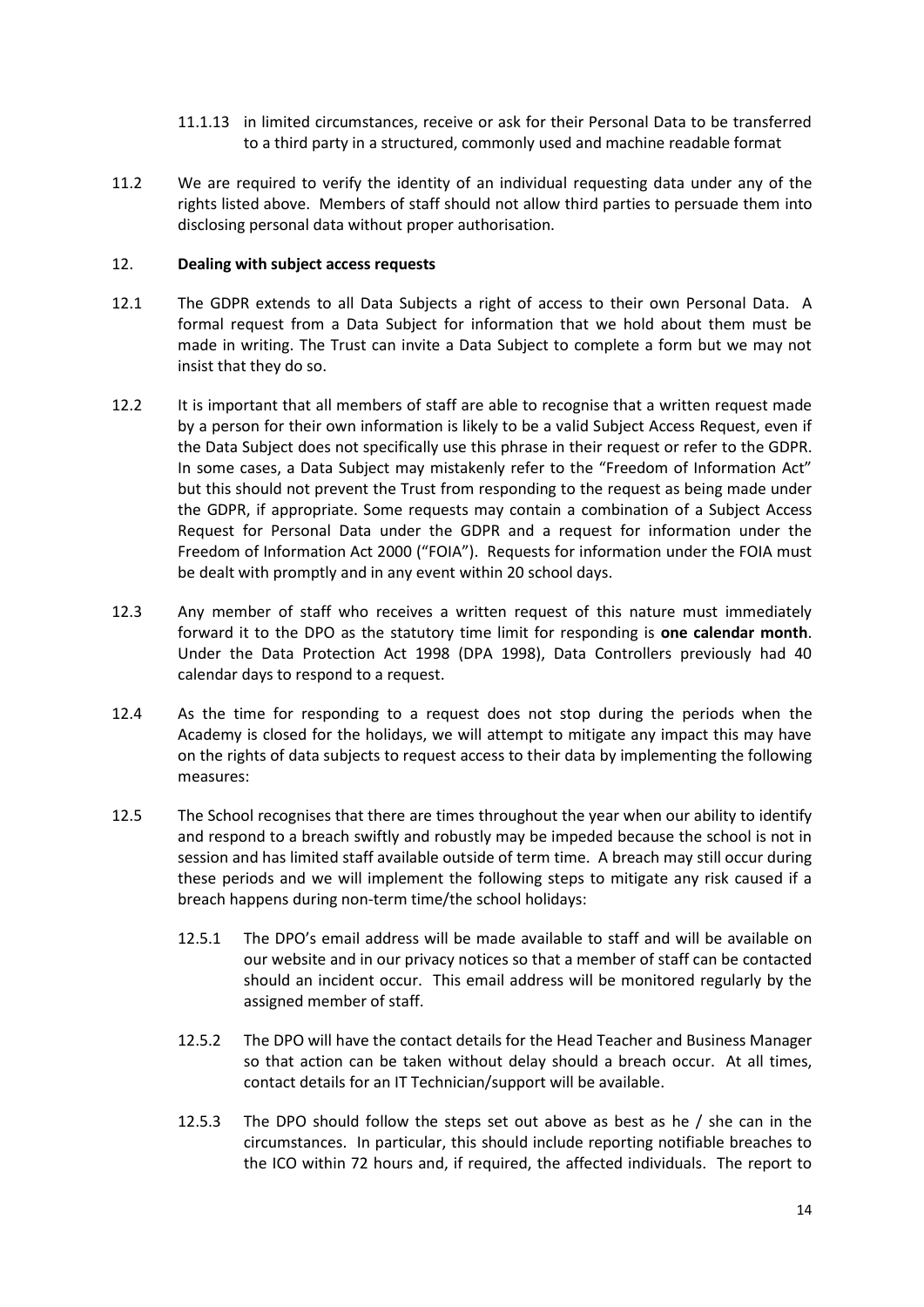the ICO should state that the school is not in session/closed and has limited staff available due to the school holidays and, depending on the circumstances, advice should be sought from the ICO on the steps the School should take to mitigate any risks.

- 12.5.4 An emergency contact for the Head Teacher, the Deputy Head Teacher or a member of the Senior Leadership Team will be provided for all times outside of term time.
- 12.6 A fee may no longer be charged to the individual for provision of this information (previously a fee of £10 could be charged under the DPA 1998).
- 12.7 The Academy may ask the Data Subject for reasonable identification so that they can satisfy themselves about the person's identity before disclosing the information.
- 12.8 In order to ensure that people receive only information about themselves it is essential that a formal system of requests is in place.
- 12.9 Requests from students who are considered mature enough to understand their rights under the GDPR will be processed as a subject access request as outlined below and the data will be given directly to the stuent (subject to any exemptions that apply under the GDPR or other legislation). [As the age when a young person is deemed to be able to give Consent for online services is 13, we will use this age as a guide for when students may be considered mature enough to exercise their own subject access rights]. In every case it will be for the Trust, as Data Controller, to assess whether the child is capable of understanding their rights under the GDPR and the implications of their actions, and so decide whether the parent/carer needs to make the request on the child's behalf. A parent/carer would normally be expected to make a request on a child's behalf if the child is younger than 13 years of age.
- 12.10 Requests from students who do not appear to understand the nature of the request will be referred to their parents/carers.
- 12.11 Requests from parents/carers in respect of their own child will be processed as requests made on behalf of the Data Subject (the child) where the student is aged under 13 (subject to any exemptions that apply under the Act or other legislation). If the parent/carer makes a request for their child's personal data and the child is aged 13 or older and / or the Trust considers the child to be mature enough to understand their rights under the GDPR, the Trust shall ask the student for their consent to disclosure of the personal data if there is no other lawful basis for sharing the personal data with the parent/carer (subject to any enactment or guidance which permits the Trust to disclose the personal data to a parent/carer without the child's Consent). If Consent is not given to disclosure, the Trust shall not disclose the personal data if to do so would breach any of the data protection principles.
- 12.12 It should be noted that the Education (Pupil Information) (England) Regulations 2005 do not apply to academies so the rights available to parents/carers in those Regulations to access their child's educational records are not applicable to the Academy. Instead, requests from parents/carers for personal data about their child must be dealt with under the GDPR (as outlined above). This is without prejudice to the obligation on the Trust in the Education (Independent School Standards) Regulations 2014 to provide an annual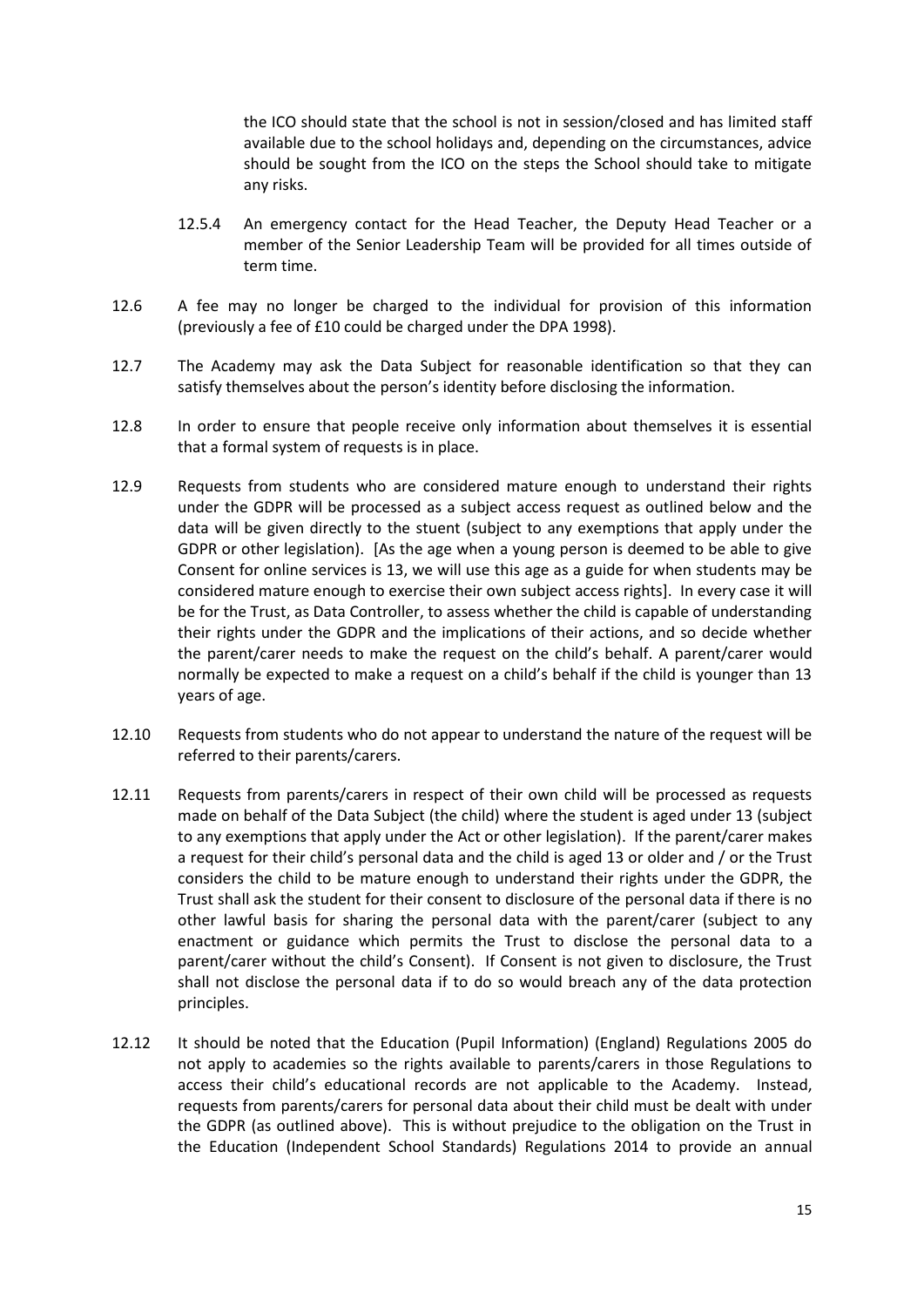report of each registered student's progress and attainment in the main subject areas taught to every parent/carer (unless they agree otherwise in writing).

- 12.13 Following receipt of a subject access request, and provided that there is sufficient information to process the request, an entry should be made in the Trust's Subject Access log book, showing the date of receipt, the data subject's name, the name and address of requester (if different), the type of data required (e.g. Student Record, Personnel Record), and the planned date for supplying the information (not more than one calendar month from the request date). Should more information be required to establish either the identity of the data subject (or agent) or the type of data requested, the date of entry in the log will be date on which sufficient information has been provided.
- 12.14 Where requests are "manifestly unfounded or excessive", in particular because they are repetitive, the Trust can:
	- 12.14.1 charge a reasonable fee taking into account the administrative costs of providing the information; or

12.14.2 refuse to respond.

- 12.15 Where we refuse to respond to a request, the response must explain why to the individual, informing them of their right to complain to the supervisory authority and to a judicial remedy without undue delay and at the latest within one month. Members of staff should refer to any guidance issued by the ICO on Subject Access Requests and consult the DPO before refusing a request.
- 12.16 Certain information may be exempt from disclosure so members of staff will need to consider what exemptions (if any) apply and decide whether you can rely on them. For example, information about third parties may be exempt from disclosure. In practice, this means that you may be entitled to withhold some documents entirely or you may need to redact parts of them. Care should be taken to ensure that documents are redacted properly. Please seek further advice or support from the DPO if you are unsure which exemptions apply.
- *12.17 Further information about exemptions may/will be added once the Data Protection Bill becomes law.*
- 12.18 In the context of an Academy a subject access request is normally part of a broader complaint or concern from a Parent or may be connected to a disciplinary or grievance for an employee. Members of staff should therefore ensure that the broader context is taken into account when responding to a request and seek advice if required on managing the broader issue and the response to the request.

#### 13. **Providing information over the telephone**

- 13.1 Any member of staff dealing with telephone enquiries should be careful about disclosing any Personal Data held by the Trust whilst also applying common sense to the particular circumstances. In particular they should:
	- 13.1.1 Check the caller's identity to make sure that information is only given to a person who is entitled to it.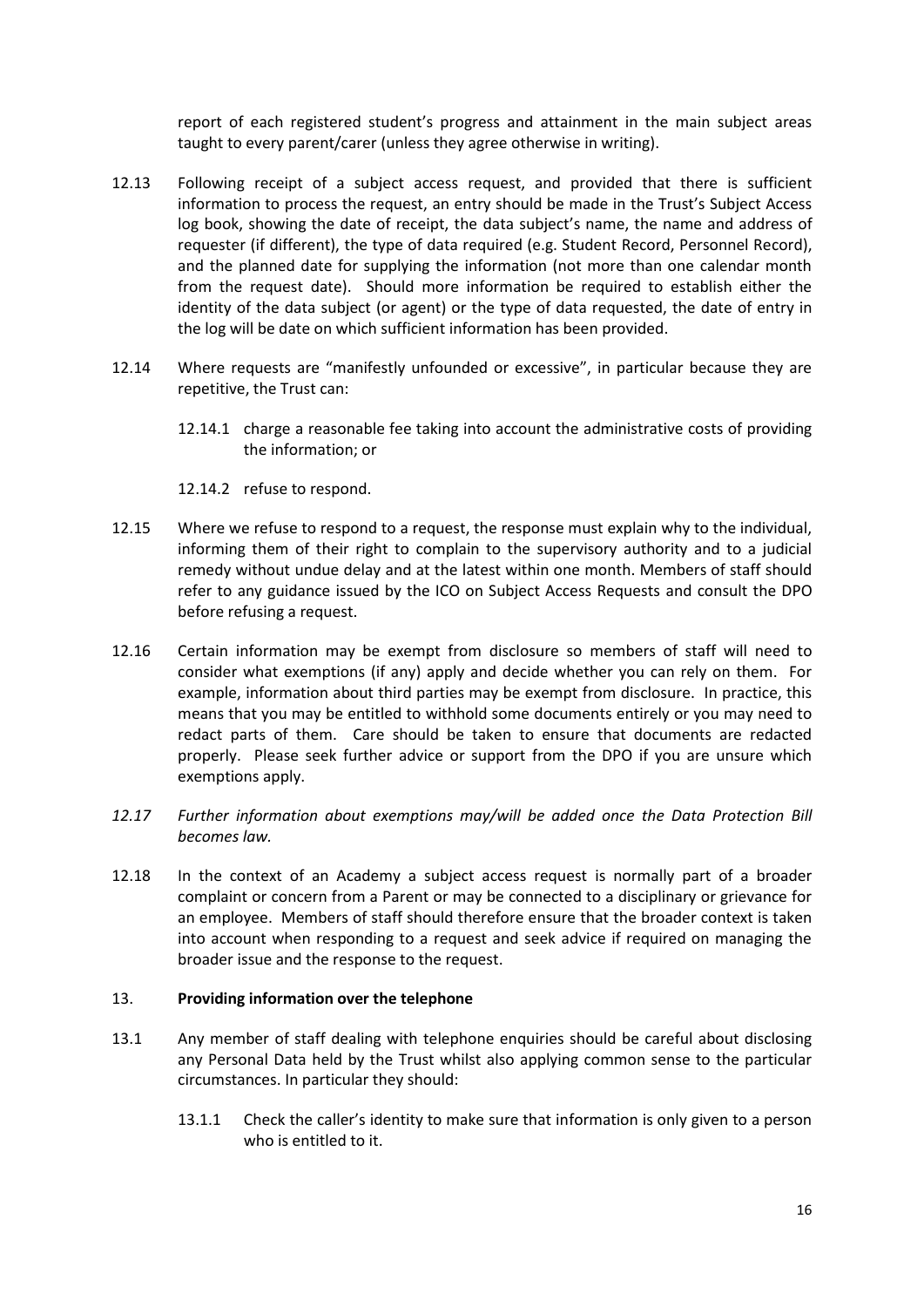- 13.1.2 Suggest that the caller put their request in writing if they are not sure about the caller's identity and where their identity cannot be checked.
- 13.1.3 Refer to their line/senior manager or the Head Teacher/Business Manager for assistance in difficult situations. No-one should feel pressurised into disclosing personal information.

#### 14. **Authorised disclosures**

- 14.1 The Trust will only disclose data about individuals if one of the lawful bases apply
- 14.2 Only authorised and trained staff are allowed to make external disclosures of personal data. The Trust will regularly share personal data with third parties where it is lawful and appropriate to do so including, but not limited to, the following:
	- 14.2.1 Companies House
	- 14.2.2 Local Authorities
	- 14.2.3 the Department for Education
	- 14.2.4 the Education & Skills Funding Agency
	- 14.2.5 the Diocese of St Albans
	- 14.2.6 the Disclosure and Barring Service
	- 14.2.7 the Teaching Regulation Agency
	- 14.2.8 the Teachers' Pension Service
	- 14.2.9 the Local Government Pension Scheme and other pension providers s appropriate
	- 14.2.10 SERCO our HR provider
	- 14.2.11 HfL our payroll provider
	- 14.2.12 HMRC
	- 14.2.13 the Police or other law enforcement agencies
	- 14.2.14 our legal advisors and other consultants
	- 14.2.15 insurance and banking providers
	- 14.2.16 occupational health advisors
	- 14.2.17 exam boards
	- 14.2.18 the Joint Council for Qualifications
	- 14.2.19 NHS health professionals including educational psychologists and school nurses
	- 14.2.20 Attendance Improvement Officers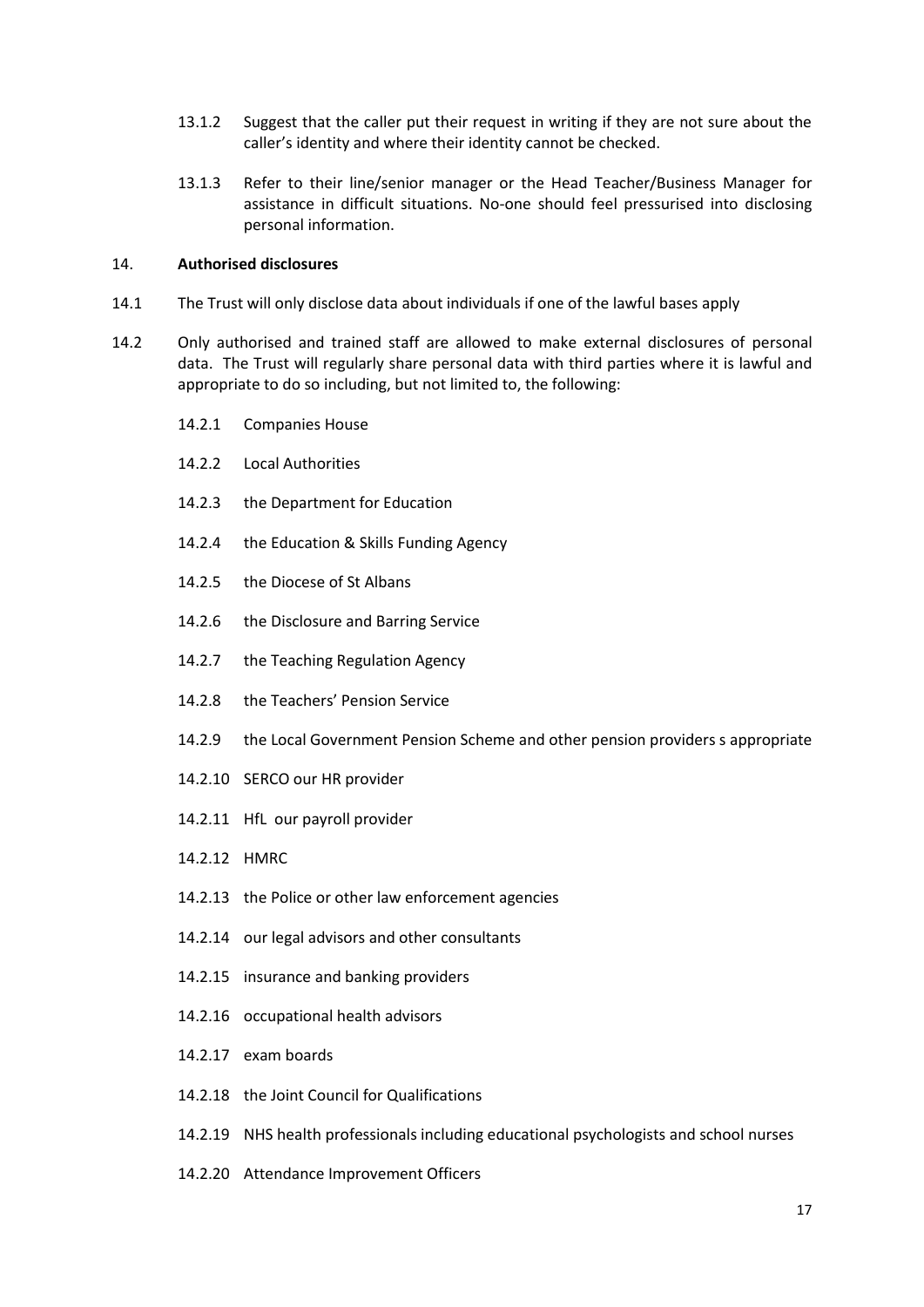- 14.2.21 Courts, if ordered to do so
- 14.2.22 Prevent teams in accordance with the Prevent Duty on schools
- 14.2.23 other schools, for example, if we are negotiating a managed move and we have Consent to share information in these circumstances
- 14.2.24 confidential waste collection companies
- 14.3 Some of the organisations we share personal data with may also be Data Controllers in their own right in which case we will be jointly controllers of Personal Data and may be jointly liable in the event of any data breaches.
- 14.4 Data Sharing Agreements should be completed when setting up 'on-going' or 'routine' information sharing arrangements with third parties who are Data Controllers in their own right. However, they are not needed when information is shared in one-off circumstances but a record of the decision and the reasons for sharing information should be kept.
- 14.5 All Data Sharing Agreements must be signed off by the Head Teacher and shared with the Data Protection Officer. The School will keep a register of all Data Sharing Agreements.
- 14.6 The GDPR requires Data Controllers to have a written contract in place with Data Processors which must include specific clauses relating to the way in which the data is Processed ("GDPR clauses"). A summary of the GDPR requirements for contracts with Data Processors is set out in Appendix 1. It will be the responsibility of the School to ensure that the GDPR clauses have been added to the contract with the Data Processor. Personal data may only be transferred to a third-party Data Processor if they agree to put in place adequate technical, organisational and security measures themselves.
- 14.7 In some cases Data Processors may attempt to include additional wording when negotiating contracts which attempts to allocate some of the risk relating to compliance with the GDPR, including responsibility for any Personal Data Breaches, onto the School. In these circumstances, the member of staff dealing with the contract should contact the Head Teacher or external legal advisor for further advice before agreeing to include such wording in the contract.

#### 15. **Reporting a Personal Data Breach**

- 15.1 The GDPR requires Data Controllers to notify any Personal Data Breach to the ICO and, in certain instances, the Data Subject.
- 15.2 A notifiable Personal Data Breach must be reported to the ICO without undue delay and where feasible within 72 hours, unless the data breach is unlikely to result in a risk to the individuals.
- 15.3 If the breach is likely to result in high risk to affected Data Subjects, the GDPR, requires organisations to inform them without undue delay.
- 15.4 It is the responsibility of the DPO, or the nominated deputy, to decide whether to report a Personal Data Breach to the ICO.
- 15.5 We have put in place procedures to deal with any suspected Personal Data Breach and will notify Data Subjects or any applicable regulator where we are legally required to do so.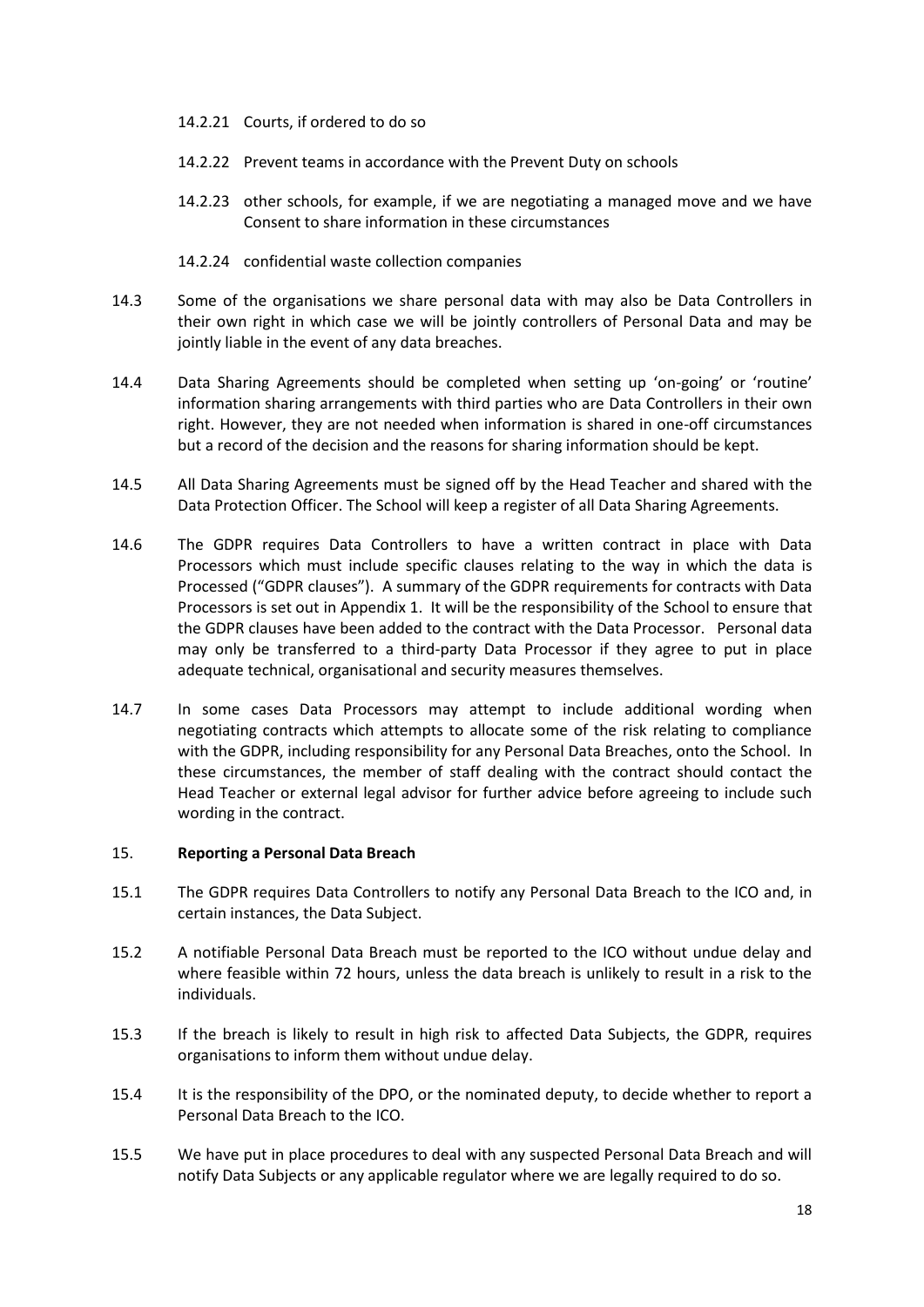- 15.6 The Trust recognises that the Academy is closed or has limited staff available during school holidays, there will be times when our ability to respond to a Personal Data Breach promptly and within the relevant timescales will be affected. We will consider any proportionate measures that we can implement to mitigate the impact this may have on Data Subjects when we develop our Data Breach Response Plan
- 15.7 If a member of staff or trustee knows or suspects that a Personal Data Breach has occurred, our Data Breach Response Plan must be followed. In particular, the DPO or such other person identified in our Security Incident Response Plan must be notified immediately. Staff should preserve all evidence relating to the potential Personal Data Breach.

# 16. **Accountability**

- 16.1 The Trust must implement appropriate technical and organisational measures in an effective manner, to ensure compliance with data protection principles. The Trust is responsible for, and must be able to demonstrate, compliance with the data protection principles.
- 16.2 The Trust must have adequate resources and controls in place to ensure and to document GDPR compliance including:
	- 16.2.1 appointing a suitably qualified DPO (where necessary) and an executive team accountable for data privacy;
	- 16.2.2 implementing Privacy by Design when Processing Personal Data and completing Data Protection Impact Assessments (DPIAs) where processing presents a high risk to rights and freedoms of Data Subjects;
	- 16.2.3 integrating data protection into internal documents including this Data Protection Policy, related policies and Privacy Notices;
	- 16.2.4 regularly training Trust employees and trustees on the GDPR, this Data Protection Policy, related policies and data protection matters including, for example, Data Subject's rights, Consent, legal bases, DPIA and Personal Data Breaches. The Trust must maintain a record of training attendance by Trust personnel; and
	- 16.2.5 regularly testing the privacy measures implemented and conducting periodic reviews and audits to assess compliance, including using results of testing to demonstrate compliance improvement effort

#### 17. **Record keeping**

- 17.1 The GDPR requires us to keep full and accurate records of all our Data Processing activities.
- 17.2 We must keep and maintain accurate records reflecting our Processing including records of Data Subjects' Consents and procedures for obtaining Consents.
- 17.3 These records should include, at a minimum, the name and contact details of the Data Controller and the DPO, clear descriptions of the Personal Data types, Data Subject types, Processing activities, Processing purposes, third-party recipients of the Personal Data, Personal Data storage locations, Personal Data transfers, the Personal Data's retention period and a description of the security measures in place. In order to create such records,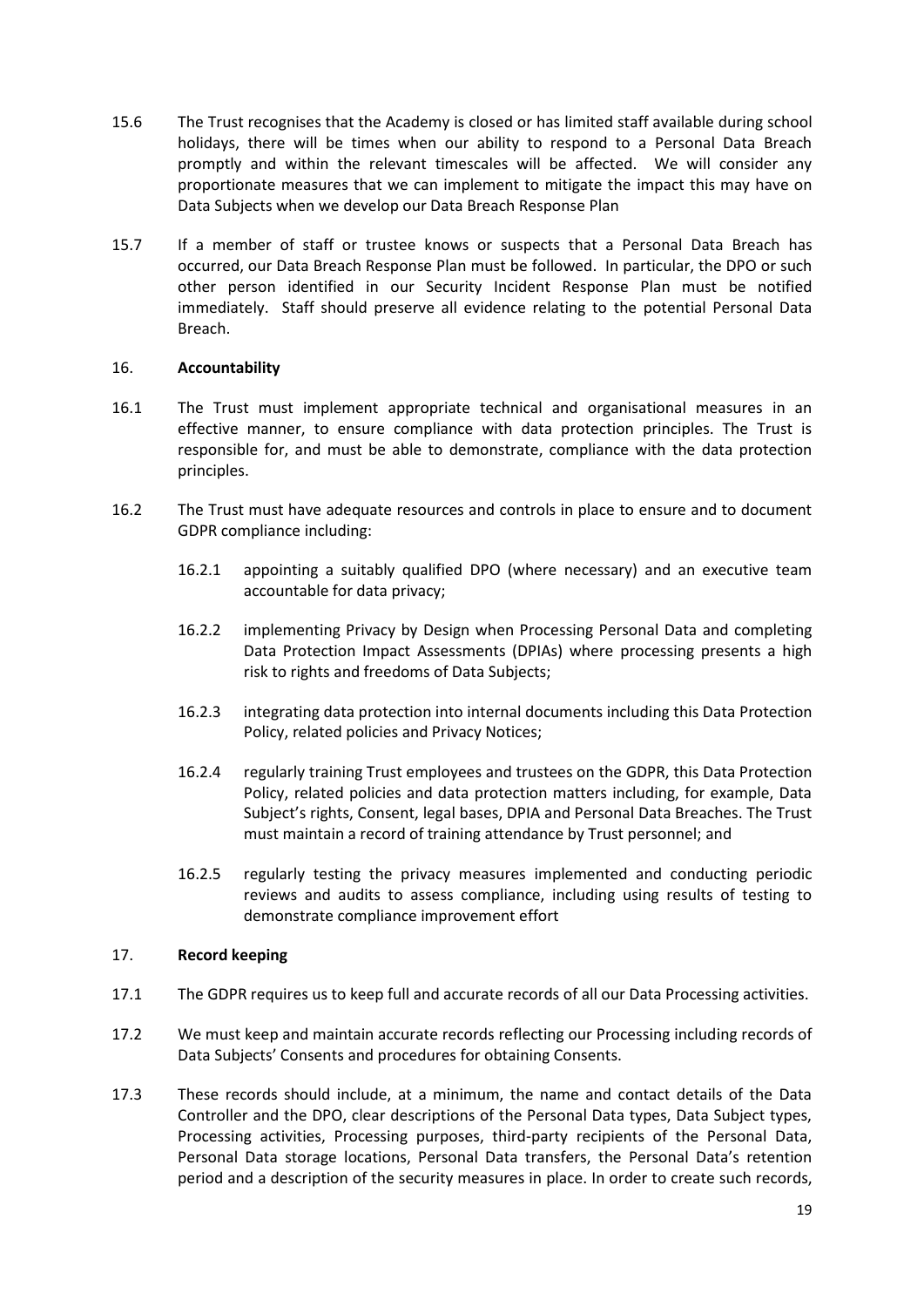data maps should be created which should include the detail set out above together with appropriate data flows.

#### 18. **Training and audit**

- 18.1 We are required to ensure all Trust personnel have undergone adequate training to enable us to comply with data privacy laws. We also regularly test our systems and processes to assess compliance.
- 18.2 Members of staff must attend all mandatory data privacy related training.

#### 19. **Privacy By Design and Data Protection Impact Assessment (DPIA)**

- 19.1 We are required to implement Privacy by Design measures when Processing Personal Data by implementing appropriate technical and organisational measures (like Pseudonymisation) in an effective manner, to ensure compliance with data privacy principles.
- 19.2 This means that we must assess what Privacy by Design measures can be implemented on all programs/systems/processes that Process Personal Data by taking into account the following:
	- 19.2.1 the state of the art
	- 19.2.2 the cost of implementation
	- 19.2.3 the nature, scope, context and purposes of Processing and
	- 19.2.4 the risks of varying likelihood and severity for rights and freedoms of Data Subjects posed by the Processing
- 19.3 We are also required to conduct DPIAs in respect to high risk Processing.
	- 19.3.1 The Trust should conduct a DPIA and discuss the findings with the DPO when implementing major system or business change programs involving the Processing of Personal Data including:
		- 19.3.1.1 use of new technologies (programs, systems or processes), or changing technologies (programs, systems or processes)
		- *19.3.1.2* Automated Processing including profiling and ADM *NOTE: This School does not use automated processing*
		- 19.3.1.3 large scale Processing of Sensitive Data and
		- 19.3.1.4 large scale, systematic monitoring of a publicly accessible area
- 19.4 We will also undertake a DPIA as a matter of good practice to help us to assess and mitigate the risks to pupils. If our processing is likely to result in a high risk to the rights and freedom of children then a DPIA should be undertaken.
- 19.5 A DPIA must include: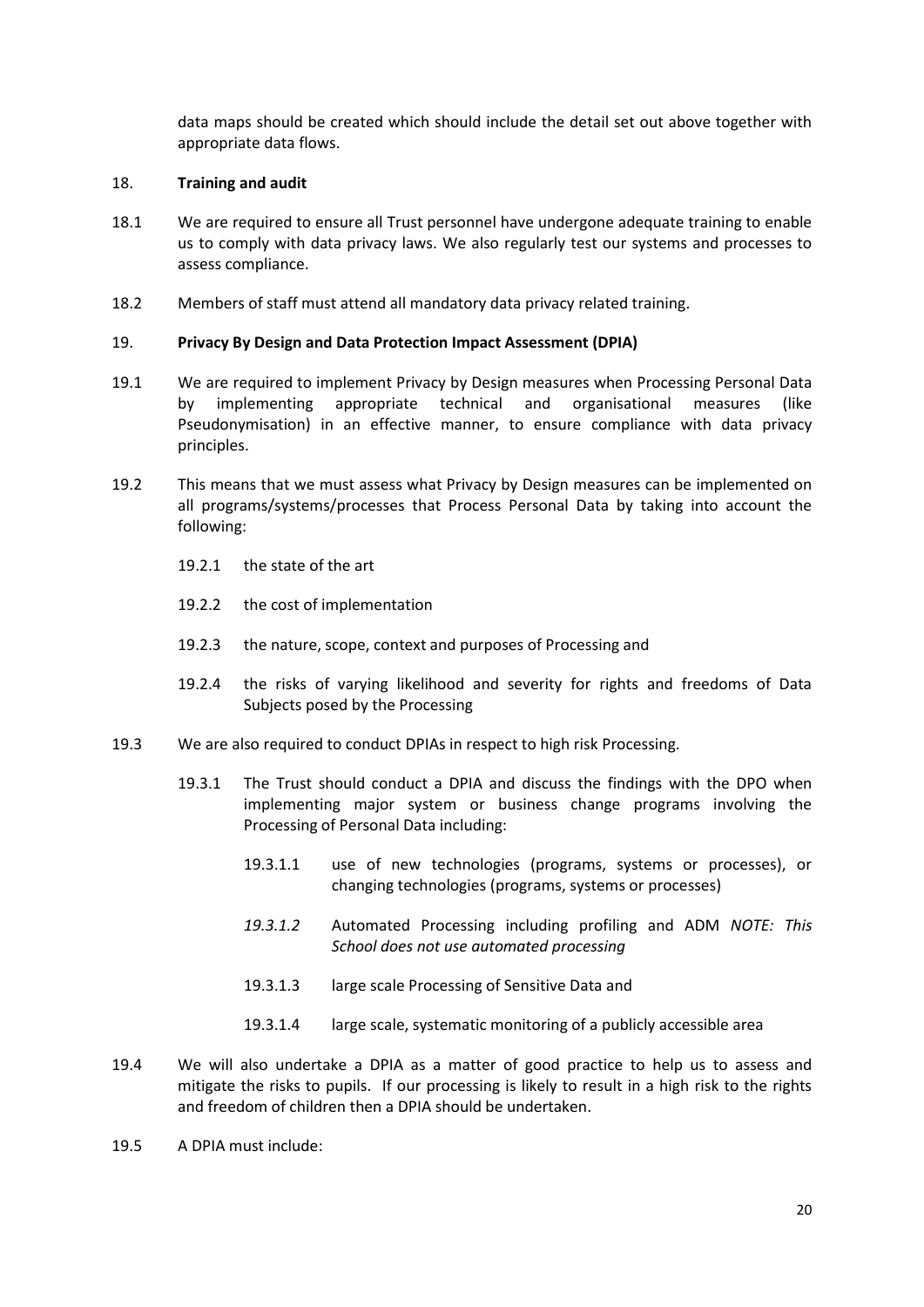- 19.5.1 a description of the Processing, its purposes and the Trust's legitimate interests if appropriate
- 19.5.2 an assessment of the necessity and proportionality of the Processing in relation to its purpose
- 19.5.3 an assessment of the risk to individuals and
- 19.5.4 the risk mitigation measures in place and demonstration of compliance

#### 20. **CCTV**

- 21. The Trust uses CCTV in locations around the Academy site. This is to:
	- 21.1.1 protect the academy buildings and their assets
	- 21.1.2 increase personal safety and reduce the fear of crime
	- 21.1.3 support the Police in a bid to deter and detect crime
	- 21.1.4 assist in identifying, apprehending and prosecuting offenders
	- 21.1.5 provide evidence for the Trust to use in its internal investigations and / or disciplinary processes in the event of behaviour by staff, students or other visitors on the site which breaches or is alleged to breach the Trust's policies
	- 21.1.6 protect members of the school community, public and private property and
	- 21.1.7 assist in managing the academy
- 21.2 Please refer to the School's CCTV policy for more information which is compliant with the ICO's Code of Practice: [https://ico.org.uk/media/for-organisations/documents/1542/cctv](https://ico.org.uk/media/for-organisations/documents/1542/cctv-code-of-practice.pdf)[code-of-practice.pdf](https://ico.org.uk/media/for-organisations/documents/1542/cctv-code-of-practice.pdf)

#### 22. **Policy Review**

- 22.1 It is the responsibility of the directors to facilitate the review of this policy on a regular basis. Recommendations for any amendments should be reported to the DPO.
- 22.2 We will continue to review the effectiveness of this policy to ensure it is achieving its stated objectives.

#### 23. **Enquiries**

- 23.1 Further information about the School's Data Protection Policy is available from the DPO.
- 23.2 General information about the Act can be obtained from the Information Commissioner's Office[: www.ico.gov.uk](http://www.ico.gov.uk/)

## **Document Control**

This document is reviewed by the governors every two years.